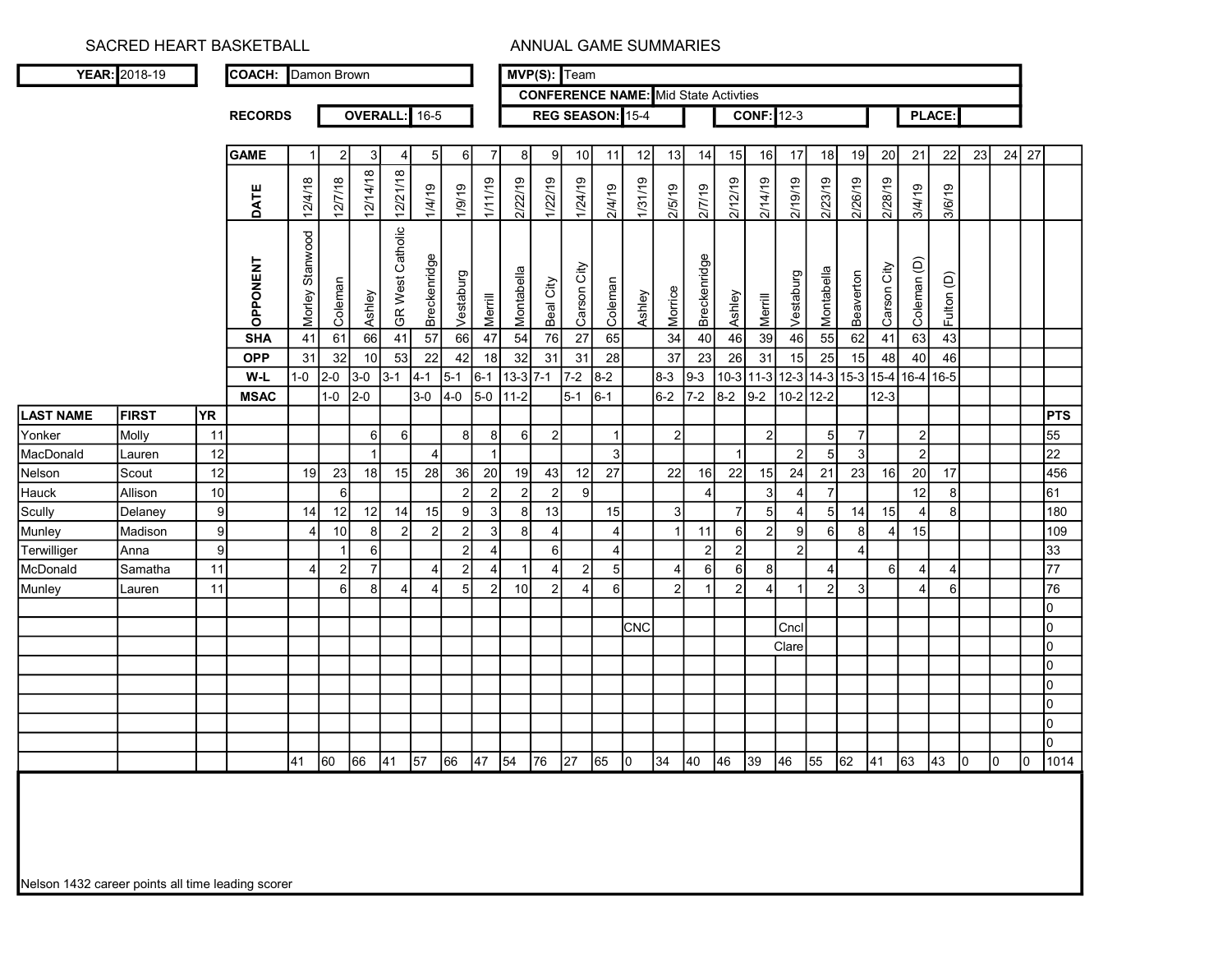| <b>YEAR: 2017-18</b> |  | <b>COACH:</b> Damon Brown |
|----------------------|--|---------------------------|

RECORDS

MVP(S): Team

OVERALL: REG SEASON: 20-0

0

CONFERENCE NAME: Mid State Activities

**CONF:** 14-0 **PLACE:** 1st

 $\overline{0}$ 0  $\overline{0}$ 

|                  |              |     | <b>GAME</b>     |           |                 | -3 I           |          | 5                          | -6             |                | 81              | 91              | 10             | 11      | 12 <sup>1</sup> | 13I            | 14              | 15 <sup>1</sup> | 16              | 17              | 18                                                                              | 19        | 20           | 21             | 22                | <b>23</b>            | 24                        | 25           | 26                               | 27 |                  |
|------------------|--------------|-----|-----------------|-----------|-----------------|----------------|----------|----------------------------|----------------|----------------|-----------------|-----------------|----------------|---------|-----------------|----------------|-----------------|-----------------|-----------------|-----------------|---------------------------------------------------------------------------------|-----------|--------------|----------------|-------------------|----------------------|---------------------------|--------------|----------------------------------|----|------------------|
|                  |              |     | DATE            | 12/1/17   | 12/4/17         | 12/8/17        | 12/15/17 | 12/21/17                   | 1/3/18         | 1/5/18         | 1/10/18         | 1/12/18         | 1/16/18        | 1/23/18 | 1/25/18         | 1/30/18        | 2/1/18          | 2/5/18          | 2/7/18          | 2/13/18         | 2/15/18                                                                         | 2/20/18   | 2/22/18      | 2/28/18        | 3/2/18            | 3/6/18               | 3/8/18                    | 3/13/18      | 3/15/18                          |    |                  |
|                  |              |     | <b>OPPONENT</b> | Vestaburg | Morley Stanwood | Carson City    | Coleman  | Catholic<br><b>GR</b> West | Morrice        | Merrill        | Ashley          | Montabella      | Beal City      | Clare   | Vestaburg       | Carson City    | Coleman         | Breckenridge    | Merrill         | Ashley          | Montabella                                                                      | Beaverton | Breckenridge | Baldwin D      | North Mi Christ D | Onekema <sub>R</sub> | $\propto$<br>Fruitport BC | Berllaire QF | 56<br>$\overline{5}$<br>Adrian L |    |                  |
|                  |              |     | <b>SHA</b>      | 76        | 45              | 52             | 67       | 56                         | 49             | 58             | 61              | 51              | 45             | 50      | 63              | 39             | 70              | 79              | 37'             | 58              | 61                                                                              | 57        | 65           | 64             | $36\,$            | 64                   | 37                        | 49           | 44                               |    |                  |
|                  |              |     | <b>OPP</b>      | 14        | 18              | 13             | 47       | 40                         | 27             | 18             | 12              | 10 <sup>1</sup> |                | 27      | 11              | 30             | 31              | 26              | 22              |                 | 14                                                                              | 43        |              | 12             | 26                | 24                   | 20                        | 29           | 46                               |    |                  |
|                  |              |     | W-L             | -0        | $2 - 0$         | $3-0$          | $4-0$    | $5-0$                      | $ 6-0$         | $7-0$          | 8-0             | $ 9-0 $         | $ 10-0 $       |         |                 |                |                 |                 |                 |                 | 11-0 12-0 13-0 14-0 15-0 16-0 17-0 18-0 19-0 20-0 21-0 22-0 23-0 24-0 25-0 25-1 |           |              |                |                   |                      |                           |              |                                  |    |                  |
|                  |              |     | <b>MSAC</b>     | -0        |                 | 2-0            | $3-0$    |                            |                | $4-0$ 5-0      |                 | $6-0$           |                |         | 7-0             | $8-0$          | $9-0$           |                 |                 |                 | 10-0 11-0 12-0 13-0                                                             |           | $14 - 0$     |                |                   |                      |                           |              |                                  |    |                  |
| <b>LAST NAME</b> | <b>FIRST</b> | YR. |                 |           |                 |                |          |                            |                |                |                 |                 |                |         |                 |                |                 |                 |                 |                 |                                                                                 |           |              |                |                   |                      |                           |              |                                  |    | <b>PTS</b>       |
| Reetz            | Grace        | 12  |                 | 10        |                 | 5              | 12       |                            |                | 5              | 9               | 10              |                |         | 61              |                | 13              | 15              | 10 <sub>1</sub> | 6               | $\overline{\mathbf{A}}$                                                         |           | 14           | 9              |                   | 12                   | 5                         |              |                                  |    | 197              |
| Nelson           | Scout        | 11  |                 | 18        |                 | 13             | 14       | 16                         | 13             | 18             |                 | 11              | 14             |         | 10 <sup>1</sup> | 18             | 16 <sup>1</sup> | 16              |                 | 12              | 20                                                                              | 21        | 28           | 6              | 18                | 20                   | $\overline{2}$            | 14           | 15                               |    | 367              |
| Nowak            | Megan        | 12  |                 | 10        |                 | 11             |          |                            | 3              |                | 12              | 6               | 6              |         |                 |                |                 | 11              |                 | 14              | $\mathbf{3}$                                                                    |           |              | 9              |                   |                      | 9                         |              |                                  |    | 159              |
| Yonker           | Maggie       | 12  |                 |           |                 |                |          | $\overline{2}$             | $\overline{2}$ | $\overline{2}$ | 2 <sub>l</sub>  | 2               | $\overline{2}$ |         | $6 \mid$        |                |                 |                 | າ               |                 | 3                                                                               |           |              |                |                   |                      |                           |              |                                  |    | 41               |
| MacDonald        | Lauren       | 11  |                 |           |                 |                |          |                            |                |                | 2 <sup>1</sup>  |                 | 3              |         | 3 <sup>1</sup>  |                |                 |                 |                 |                 | $2\vert$                                                                        |           |              |                |                   |                      |                           |              |                                  |    | 15 <sub>15</sub> |
| Terwilliger      | Hadyn        | 12  |                 |           | 2               | 6I             |          |                            |                | 10             | 10 <sup>1</sup> |                 | 6              |         | 9               |                | 11              | 10 <sup>1</sup> |                 | 81              | 13                                                                              |           |              | $\overline{2}$ |                   | 5 <sub>l</sub>       | 13                        | 12           |                                  |    | 175              |
| Ruggles          | Sophia       | 12  |                 | 22        | 22              | 15             | 17       | 22                         | 18             | 19             | 15              | 13              | 11             | 19      | 18 <sup>1</sup> |                | 18              |                 | $21$ dnp        | 10 <sup>1</sup> | 14                                                                              | 21        |              | 16             |                   | 27                   | 8                         | 13           | 19                               |    | 394              |
| McDonald         | Samantha     | 10  |                 |           |                 |                |          |                            |                |                |                 | 2               |                |         |                 | $\overline{2}$ |                 |                 |                 |                 |                                                                                 |           |              | 5              |                   |                      |                           |              |                                  |    | 27               |
| Munley           | Lauren       | 10  |                 |           |                 | $\overline{2}$ |          |                            | $\mathcal{P}$  |                | 4               | 3               | 2              |         |                 |                |                 | $6 \mid$        | n               |                 | $\overline{2}$                                                                  |           |              | 10             |                   |                      |                           |              |                                  |    | 58               |
|                  |              |     |                 |           |                 |                |          |                            |                |                |                 |                 |                |         |                 |                |                 |                 |                 |                 |                                                                                 |           |              |                |                   |                      |                           |              |                                  |    | $\overline{0}$   |
|                  |              |     |                 |           |                 |                |          |                            |                |                |                 |                 |                |         |                 |                |                 |                 |                 |                 |                                                                                 |           |              |                |                   |                      |                           |              |                                  |    |                  |

76 45 52 67 56 49 58 61 51 45 50 63 39 70 79 37 58 61 57 65 64 36 64 37 49 44 0 1236

Ruggles 1000 points, Nelson 976 so far, Terwilliger 513, Reetz 355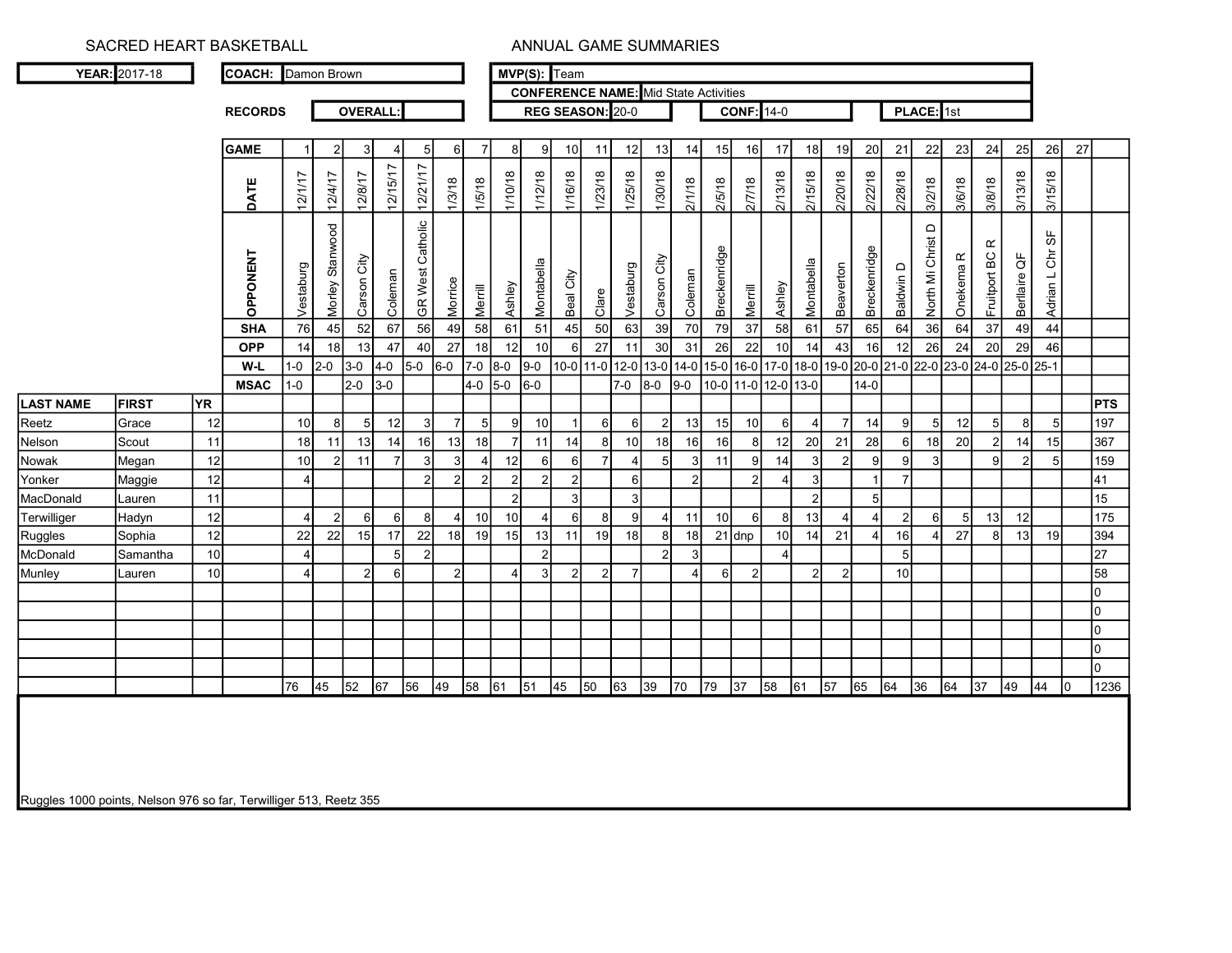RECORDS

## SACRED HEART BASKETBALL AND ANNUAL GAME SUMMARIES

COACH: Damon Brown

MVP(S): Team CONFERENCE NAME:

**OVERALL:** 25-2 REG SEASON: 19-1

CONF: 13-1 | PLACE: FIRST

|                  |              |                | <b>GAME</b>     |           | $\overline{2}$  | 3I              |                | 5               |                 |                 | 8               | 9               | 10             | 11              | 12              | 13              | 14              | 15              | 16             | 17               | 18              | 19             | 20             | 21                       | 22                           | 23        | 24                          | 25                                           | 26              | 27              |                |
|------------------|--------------|----------------|-----------------|-----------|-----------------|-----------------|----------------|-----------------|-----------------|-----------------|-----------------|-----------------|----------------|-----------------|-----------------|-----------------|-----------------|-----------------|----------------|------------------|-----------------|----------------|----------------|--------------------------|------------------------------|-----------|-----------------------------|----------------------------------------------|-----------------|-----------------|----------------|
|                  |              |                | DATE            | 12/2/16   | 12/6/16         | 12/9/16         | 12/16/16       | 12/19/16        |                 |                 |                 | 1/11/7          | 1/13/17        | 2/6/17          | 1/19/17         | 1/24/17         | 1/13/17         |                 | 2/9/17         | 2/14/17          | 2/16/17         | 2/21/17        | 2/23/17        | 2/27/17                  |                              |           |                             |                                              | 3/14/17         |                 |                |
|                  |              |                |                 |           |                 |                 |                |                 | 1/3/17          | 1/6/17          | 1/17            |                 |                |                 |                 |                 |                 | 2/2/17          |                |                  |                 |                |                |                          | 31/17                        | 3/3/17    | <b>1/1/8</b>                | 11/6/8                                       |                 | 42810           |                |
|                  |              |                | <b>OPPONENT</b> | Vestaburg | Morley Stanwood | Carson City     | Coleman        | Beal City       | Clare           | Merrill         | Vestaburg       | Ashley          | Montabella     | Beal City       | Breckenridge    | Nouvel Catholic | Carson City     | Coleman         | Merrill        | Ashely           | Montabella      | Beaverton      | Breckenridge   | Vestaburg D              | Marion D<br>MvBain Christian |           | D<br> Wyoming Tri-uny<br> - | Fruitport Chr R                              | Frankfort Q     | Pittsford SF    |                |
|                  |              |                | <b>SHA</b>      | 60        | $57$            | 23              | 52             | 62              | $\overline{54}$ | 45              | 55              | 62              | 57             | 62              | $\overline{39}$ | 43              | 32              | 62              | 44             | 68               | $\overline{55}$ | 49             | 44             | 53                       | 56                           | 53        | $\overline{52}$             | 52                                           | 48              | $\overline{39}$ |                |
|                  |              |                | <b>OPP</b>      | 10        | 36              | 17              | 36             | $\overline{17}$ | 28              | $\overline{36}$ | $6 \mid$        | 39              | 29             | $\overline{37}$ | $\overline{22}$ | 32              | $\overline{35}$ | 24              | 10             | 24               | 19              | 32             | 29             | 11                       | 13                           | 30        | 21                          | 25                                           | 37              | 57              |                |
|                  |              |                | W-L             | $1-0$     | $2 - 1$         | $3-0$           | $4-0$          | $5-0$           | $6-0$           | $7-0$           | 8-0             | $9-0$           | 10-0           |                 | $14 - 1$ 11-0   | $12-0$          | $12 - 1$ 13-1   |                 | $15-1$         | 16-1 17-1        |                 | $18-1$         |                | 19-1 20-1 21-1 22-1 23-1 |                              |           |                             | $\boxed{24-1}$ $\boxed{25-1}$ $\boxed{25-2}$ |                 |                 |                |
| <b>LAST NAME</b> | <b>FIRST</b> | <b>YR</b>      | <b>MSAC</b>     | $1-0$     |                 | $2-0$           | $3-0$          |                 |                 | $4-0$           | $5-0$           | $6-0$           | $7-0$          |                 | $8-0$           |                 | $8 - 1$         | $9-1$           |                | 10-1 11-1 12-1   |                 |                | $13 - 1$       |                          |                              |           |                             |                                              |                 |                 | <b>PTS</b>     |
| Reetz            | Grace        | 11             |                 | 12        | $5\overline{)}$ | 6               | 5              | $\overline{7}$  |                 | $\overline{2}$  | 10 <sup>1</sup> | 4               | 11             | 10              | 9               | $\overline{2}$  | $\overline{4}$  | $\mathbf{Q}$    | 3              | $6 \overline{6}$ | $\overline{2}$  | 4              |                |                          | 4                            | 15        |                             | 10                                           | $\overline{4}$  | $6 \mid$        | 158            |
| Nelson           | Scout        | 10             |                 | 13        | 23              | $\overline{2}$  | 22             | 19              | 22              | 14              | 10              | 13              | 12             | 16              | 6               | 14              |                 | 21              | 12             | 21               | 11              | 18             | 9              | 10                       | 12                           | 6         | 19                          | 20                                           | 9               | 16              | 375            |
| Nowak            | Megan        | 11             |                 | $\Omega$  | 6               |                 | $\overline{2}$ |                 |                 |                 | 8 <sup>1</sup>  | $\mathfrak{p}$  | $6 \mid$       | $\overline{1}$  | 5               | 6               |                 | $\mathbf{Q}$    |                | 8 <sup>1</sup>   | $\overline{7}$  | $\overline{7}$ |                | $6 \mid$                 | $\overline{7}$               | 11        | 8                           | $\mathcal{P}$                                | 10 <sup>1</sup> |                 | 137            |
| Yonker           | Maggie       | 11             |                 | 3         | $\vert$ 1       |                 | $\overline{2}$ | 3               |                 |                 | $\overline{2}$  |                 | $2 \vert$      | $\overline{2}$  |                 |                 |                 | 2               |                |                  |                 |                |                | $\overline{2}$           | $\overline{2}$               |           |                             |                                              |                 | $\mathcal{R}$   | 24             |
| Ganong           | Bryana       | 11             |                 |           |                 |                 |                |                 |                 | -3              | 5 <sup>1</sup>  | $\overline{2}$  | $\overline{2}$ |                 |                 |                 |                 |                 |                |                  | 3               | $\overline{2}$ |                | 5                        | 8                            |           |                             | $\mathcal{P}$                                |                 |                 | 38             |
| Terwilliger      | Haydn        | 11             |                 |           | -9              |                 | 6              | $\overline{2}$  | 16              | 10              | 8I              | 13              | 10             | 11              | 6               | 15              | 13              | 3               | 8 <sup>1</sup> | $6 \mid$         | 5               | 12             | 11             | 2                        | 10                           | 12        | 6                           |                                              | $\overline{2}$  | $\overline{2}$  | 213            |
| Ruggles          | Sophia       | 11             |                 | 8         | 13              | 10 <sup>1</sup> | 15             | 31              | 13              | 16              | $\overline{7}$  | 26              | 14             | 14              | 12              | 6               | 91              | 16 <sup>1</sup> | 17             | 13               | 24              | 6              | 12             | 18                       | 8 <sup>1</sup>               | 7         | 17                          | 14                                           | 23              | $\mathsf{R}$    | 377            |
| McDonald         | Samantha     | $\overline{9}$ |                 |           |                 |                 |                |                 |                 |                 | 5 <sup>1</sup>  | $\overline{2}$  |                | 6               |                 |                 |                 |                 |                |                  | $\overline{2}$  |                | $\overline{1}$ |                          |                              | $\vert$ 2 |                             |                                              |                 |                 | 22             |
| Munley           | Lauren       | 9              |                 |           |                 |                 |                |                 |                 |                 |                 |                 |                | $\overline{2}$  |                 |                 |                 | $\overline{2}$  |                | 14               |                 |                | 2 <sup>1</sup> | 4                        |                              |           |                             |                                              |                 |                 | 26             |
| MacDonald        | Lauren       | 10             |                 |           |                 |                 |                |                 |                 |                 |                 |                 |                |                 |                 |                 |                 |                 |                |                  |                 |                |                |                          | $\overline{2}$               |           |                             |                                              |                 |                 | 2              |
| Yonker           | Molly        | 9              |                 |           |                 |                 |                |                 |                 |                 |                 |                 |                |                 |                 |                 |                 |                 |                |                  |                 |                |                | $\overline{2}$           | $\overline{2}$               |           | $\overline{2}$              |                                              |                 |                 | 6              |
|                  |              |                |                 |           |                 |                 |                |                 |                 |                 |                 |                 |                |                 |                 |                 |                 |                 |                |                  |                 |                |                |                          |                              |           |                             |                                              |                 |                 | lo.            |
|                  |              |                |                 |           |                 |                 |                |                 |                 |                 |                 |                 |                | ppd             |                 |                 |                 |                 |                |                  |                 |                |                |                          |                              |           |                             |                                              |                 |                 | O              |
|                  |              |                |                 |           |                 |                 |                |                 |                 |                 |                 |                 |                |                 |                 |                 |                 |                 |                |                  |                 |                |                |                          |                              |           |                             |                                              |                 |                 | lo.            |
|                  |              |                |                 |           |                 |                 |                |                 |                 |                 |                 |                 |                |                 |                 |                 |                 |                 |                |                  |                 |                |                |                          |                              |           |                             |                                              |                 |                 | lo.            |
|                  |              |                |                 |           |                 |                 |                |                 |                 |                 |                 |                 |                |                 |                 |                 |                 |                 |                |                  |                 |                |                |                          |                              |           |                             |                                              |                 |                 | 0              |
|                  |              |                |                 |           |                 |                 |                |                 |                 |                 |                 |                 |                |                 |                 |                 |                 |                 |                |                  |                 |                |                |                          |                              |           |                             |                                              |                 |                 | $\overline{0}$ |
|                  |              |                |                 | 60        | 57              | $ 23\rangle$    | 52             | 62              | 54              | 45              | 55              | $\overline{62}$ | 57             | 62              | 39              | 43              | 32              | 62              | 44             | 68               | 55              | 49             | 44             | 53                       | 56                           | 53        | $\sqrt{52}$                 | 52                                           | 48              | 39              | 1220           |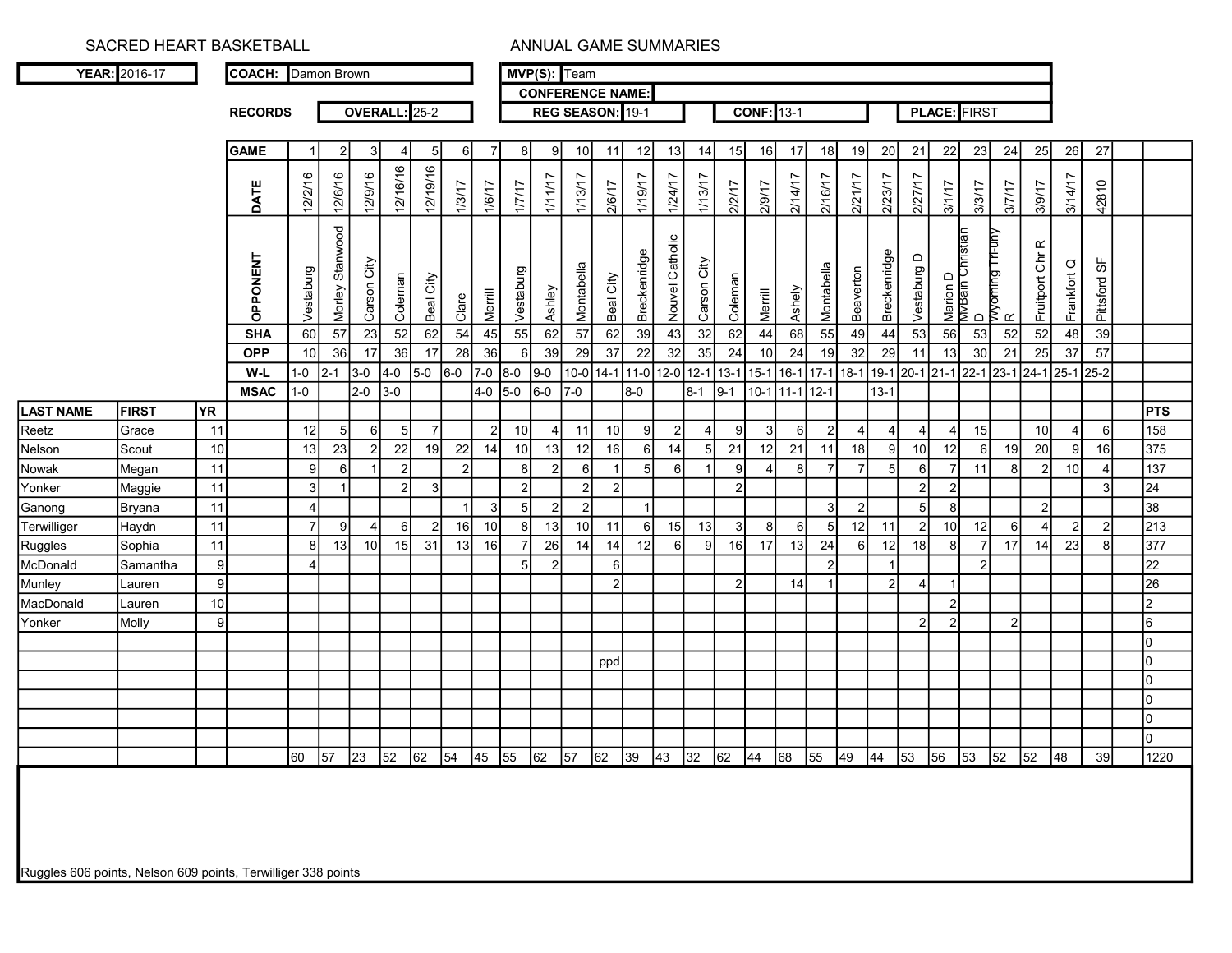|                        | YEAR: 2015-16   |           | <b>COACH:</b> Damon Brown |                |                |                       |            |                         |                 |                       |                 | MVP(S): Team<br><b>CONFERENCE NAME: MSAC</b> |                     |                             |                         |                |                         |                 |                                  |                 |                    |                      |                       |                           |                                     |                     |                     |                   |                   |               |              |                          |
|------------------------|-----------------|-----------|---------------------------|----------------|----------------|-----------------------|------------|-------------------------|-----------------|-----------------------|-----------------|----------------------------------------------|---------------------|-----------------------------|-------------------------|----------------|-------------------------|-----------------|----------------------------------|-----------------|--------------------|----------------------|-----------------------|---------------------------|-------------------------------------|---------------------|---------------------|-------------------|-------------------|---------------|--------------|--------------------------|
|                        |                 |           | <b>RECORDS</b>            |                |                |                       |            | OVERALL: 24-2           |                 |                       |                 |                                              |                     | REG SEASON: 18-1            |                         |                |                         |                 |                                  |                 | <b>CONF: 9-0</b>   |                      |                       |                           |                                     | <b>PLACE:</b> first |                     |                   |                   |               |              |                          |
|                        |                 |           |                           |                |                |                       |            |                         |                 |                       |                 |                                              |                     |                             |                         |                |                         |                 |                                  |                 |                    |                      |                       |                           |                                     |                     |                     |                   |                   |               |              |                          |
|                        |                 |           | <b>GAME</b>               |                | $\mathcal{P}$  |                       |            |                         | $\overline{5}$  |                       | $\overline{7}$  | 8 <sup>1</sup>                               | q                   | 10                          | 11                      | 12             | 13                      | 14              | 15                               | 16              | 17                 | 18                   | 19                    | 20                        | 21                                  | 22                  | 23                  | 24                | 25                | 26            | 27           |                          |
|                        |                 |           |                           |                |                |                       | 12/11/15   | 12/14/15                |                 |                       |                 |                                              |                     |                             |                         |                |                         |                 |                                  |                 |                    |                      |                       |                           |                                     |                     |                     |                   |                   |               |              |                          |
|                        |                 |           | DATE                      | 12/1/15        | 12/4/15        | 12/8/15               |            |                         |                 | 1/6/16<br>1/4/16      | 1/8/16          |                                              | 1/12/16             | 1/15/16                     | 1/19/16                 | 1/26/16        | 1/28/16                 | 211/16          | 2/4/16                           | 2/11/16         | 2/16/16            | 2/18/16              | 2/23/16               | 2/25/16                   | 3/2/16                              | 3/4/16              | 3/8/16              | 3/10/16           | 3/15/16           | 3/17/16       | 3/19/16      |                          |
|                        |                 |           |                           |                |                |                       |            |                         |                 |                       |                 |                                              |                     |                             |                         |                |                         |                 |                                  |                 |                    |                      |                       |                           |                                     |                     |                     |                   |                   |               |              |                          |
|                        |                 |           |                           |                |                |                       |            | <b>McBain Christian</b> |                 | <b>BR</b> Crossroads  | Gaylord St Mary |                                              |                     |                             |                         | Saginaw Nouvel |                         |                 |                                  |                 | Morley Stanwood    |                      |                       |                           | BR Crossroads D<br>McBain Christian |                     | Fruitport Christ R  | Portland St Pat R | Gaylord St Mary Q | Stephenson SF |              |                          |
|                        |                 |           |                           |                |                |                       |            |                         |                 |                       |                 |                                              |                     |                             |                         |                |                         |                 |                                  |                 |                    |                      |                       |                           |                                     |                     |                     |                   |                   |               |              |                          |
|                        |                 |           | <b>OPPONENT</b>           | Shepherd       |                |                       | Montabella |                         |                 |                       |                 | Carson City                                  |                     |                             | Vestaburg               |                |                         |                 | Montabela                        | Carson City     |                    |                      | Beaverton             | /estaburg                 |                                     |                     |                     |                   |                   |               | Pittsford SF |                          |
|                        |                 |           |                           |                | Coleman        | Beal City             |            |                         |                 |                       |                 |                                              | Clare               | Ashley                      |                         |                | Coleman                 | Beal City       |                                  |                 |                    | Ashley               |                       |                           |                                     | $\Box$              |                     |                   |                   |               |              |                          |
|                        |                 |           | <b>SHA</b>                | 28             | 53             | 67                    | 47         | $\overline{37}$         |                 | 54<br>$\overline{38}$ |                 | $\overline{22}$                              | 46                  | 55                          | 51                      | 41             | 58                      | 64              | 52                               | 59              | 45                 | 60                   |                       | $54$ C                    | 54                                  | 59                  | $\bf 44$            | 41                | 27                | 45            | 30           |                          |
|                        |                 |           | <b>OPP</b>                | 26             | 32             | 23                    | 27         | 20                      |                 | 24<br>26              |                 | 18<br>31                                     |                     | 24                          | 21                      | 46             | 30                      | 39              | 41                               | 47              | 40                 | 23                   |                       | $23\overline{\mathrm{N}}$ | 34                                  | 37                  | 25                  | 24                | 26                | 38            | 48           |                          |
|                        |                 |           | W-L                       | $1-0$          | $2-0$          | $3-0$                 | $4-0$      | $5-0$                   | $6-0$           | $7-0$                 | $8-0$           | $9 - 0$                                      |                     | 10-0 11-0 11-1              |                         |                | $12 - 1$                |                 | 13-1 14-1 15-1                   |                 |                    | 16-1 17-1            | $18-1$ C              |                           |                                     |                     | 19-1 20-1 21-1 22-1 |                   | 23-1              | 24-1          | $ 24-2 $     |                          |
| <b>LAST NAME</b>       | <b>FIRST</b>    | <b>YR</b> | <b>MSAC</b>               |                | $1-0$          |                       | $2-0$      |                         |                 |                       | $3-0$           |                                              | $4-0$               | $5-0$                       |                         |                | $6-0$                   |                 | $7-0$                            | $8-0$           |                    | $9-0$                |                       |                           |                                     |                     |                     |                   |                   |               |              | <b>PTS</b>               |
|                        |                 |           |                           |                |                |                       |            |                         |                 |                       |                 |                                              |                     |                             |                         |                |                         |                 |                                  |                 |                    |                      |                       |                           |                                     |                     |                     |                   |                   |               |              | lo.                      |
| Nowak                  | Megan           | 10        |                           |                | $\overline{4}$ | $\boldsymbol{\Delta}$ |            | 5                       | $\overline{2}$  | $\mathbf{Q}$          | $\overline{7}$  |                                              | 6                   | $\overline{4}$              | 6                       | 3              | $\overline{\mathbf{4}}$ | 11              | $\mathbf{3}$                     |                 |                    |                      |                       | 5 <sup>1</sup>            | 9                                   | 5                   |                     | $\overline{4}$    |                   |               |              | $\overline{96}$          |
| Jackson                | Alexis          | 11        |                           |                |                | 3                     |            | $\overline{2}$          |                 |                       |                 |                                              |                     | $\boldsymbol{\Delta}$       | $\,6\,$                 |                |                         |                 |                                  |                 |                    | $\overline{2}$       |                       |                           |                                     |                     |                     |                   |                   |               |              | $\overline{25}$          |
| Nelson                 | Scout           | 9         |                           | $\overline{3}$ | 16             | 10                    | 13         |                         | 3               | $\mathfrak{g}$        | $\mathbf{g}$    | 3                                            | 12                  | 18                          | 12                      | 12             | 13                      | $\overline{7}$  | $2\vert$                         | 17              | 9                  | 5                    |                       | 9I                        | 8                                   | 10                  | 15                  | $\overline{2}$    | $\overline{7}$    | 10            |              | 9 234                    |
| Hauck                  | Jodi            | 11        |                           |                | $\overline{2}$ |                       |            |                         | $\mathfrak{p}$  |                       |                 |                                              |                     |                             | $\overline{2}$          |                | $\overline{4}$          |                 | $\overline{4}$<br>$\overline{2}$ |                 |                    | $\overline{4}$       |                       | $\overline{2}$            |                                     |                     | 3                   |                   |                   |               |              | 33                       |
| English                | Megan           | 12        |                           |                | 5              |                       |            | $\mathcal{P}$           | $\mathcal{P}$   | 10                    |                 | $\overline{2}$                               |                     | $\overline{2}$              | $\overline{\mathbf{4}}$ | З              | $6 \,$                  | 6I              | $6 \mid$                         |                 | 8<br>$\mathcal{P}$ | 8                    | 12                    |                           | 6I                                  | <sup>6</sup>        | $\mathcal{P}$       | 2                 |                   |               |              | 3 112                    |
| Terwilliger            | Hadyn           | 10        |                           | 10             | $\mathbf{3}$   |                       |            | -3                      | $6 \mid$        | $\mathcal{P}$         |                 | $\vert$ 4                                    | 8<br>$\overline{7}$ | $\overline{4}$              | $\overline{7}$          | $\overline{4}$ | $6 \mid$                | - 6 I           | 11                               |                 | 6<br>6             | 12                   | $\boldsymbol{\Delta}$ |                           | 9                                   | $\vert$ 2           |                     | 3                 | 5 <sup>1</sup>    |               |              | 4 125                    |
| Ruggles                | Sophie<br>Julie | 10<br>12  |                           | 6              | 12             | 2                     |            |                         | $\overline{1}$  | $\mathcal{D}$         |                 | 5 <sup>1</sup>                               | In                  |                             |                         | $\overline{7}$ | $5\overline{)}$<br>2    | 10 <sup>1</sup> | 6 <sup>1</sup>                   | 10 <sup>1</sup> | 10                 | 10<br>$\overline{1}$ | 10                    |                           | 16                                  | 16                  | 10                  | 6                 |                   | 10            |              | 6 173<br>$\overline{14}$ |
| Hopp<br><b>Boulier</b> | Kimberly        | 12        |                           | n              | ln.            | In                    |            | $\overline{2}$          | In.             |                       |                 |                                              |                     | $2 \vert$<br>$\overline{2}$ |                         |                | $\overline{2}$          | $\overline{2}$  |                                  |                 |                    |                      |                       |                           |                                     |                     |                     |                   |                   |               |              | 4                        |
| Gamble                 | Averi           | 12        |                           | 8 <sup>1</sup> | 11             | 40                    | 16         | 21                      |                 | 18                    | 10              | 8                                            | 12                  | 19                          | 14                      | 12             | 16                      | 20              | 20                               | 24              | 12                 | 18                   |                       | 8I                        | 6                                   | 16                  | 14                  | 24                | .5I               | 13            |              | 8 385                    |
|                        |                 |           |                           |                |                |                       |            |                         |                 |                       |                 |                                              |                     |                             |                         |                |                         |                 |                                  |                 |                    |                      |                       |                           |                                     |                     |                     |                   |                   |               |              | lo.                      |
|                        |                 |           |                           |                |                |                       |            |                         |                 |                       |                 |                                              |                     |                             |                         |                |                         |                 |                                  |                 |                    |                      |                       |                           |                                     |                     |                     |                   |                   |               |              | $\overline{0}$           |
|                        |                 |           |                           |                |                |                       |            |                         |                 |                       |                 |                                              |                     |                             |                         |                |                         |                 |                                  |                 |                    |                      |                       |                           |                                     |                     |                     |                   |                   |               |              | $\overline{0}$           |
|                        |                 |           |                           |                |                |                       |            |                         |                 |                       |                 |                                              |                     |                             |                         |                |                         |                 |                                  |                 |                    |                      |                       |                           |                                     |                     |                     |                   |                   |               |              | O                        |
|                        |                 |           |                           |                |                |                       |            |                         |                 |                       |                 |                                              |                     |                             |                         |                |                         |                 |                                  |                 |                    |                      |                       |                           |                                     |                     |                     |                   |                   |               |              | $\overline{0}$           |
|                        |                 |           |                           | 28             | 53             | 67                    | 47         | 37                      | $\overline{54}$ | 38                    | 22              | 46                                           | 55                  | 51                          | 41                      |                | 58                      | 64              | 52                               | 59              | 45                 | 60                   | 54                    | lo.                       | 54                                  | 59                  | 44                  | 41                | $\overline{27}$   | 45            | 30           | $\overline{0}$<br>1201   |
|                        |                 |           |                           |                |                |                       |            |                         |                 |                       |                 |                                              |                     |                             |                         |                |                         |                 |                                  |                 |                    |                      |                       |                           |                                     |                     |                     |                   |                   |               |              |                          |

Averi Gamble 1272 pts. Megan English 224, Sophie Ruggles 229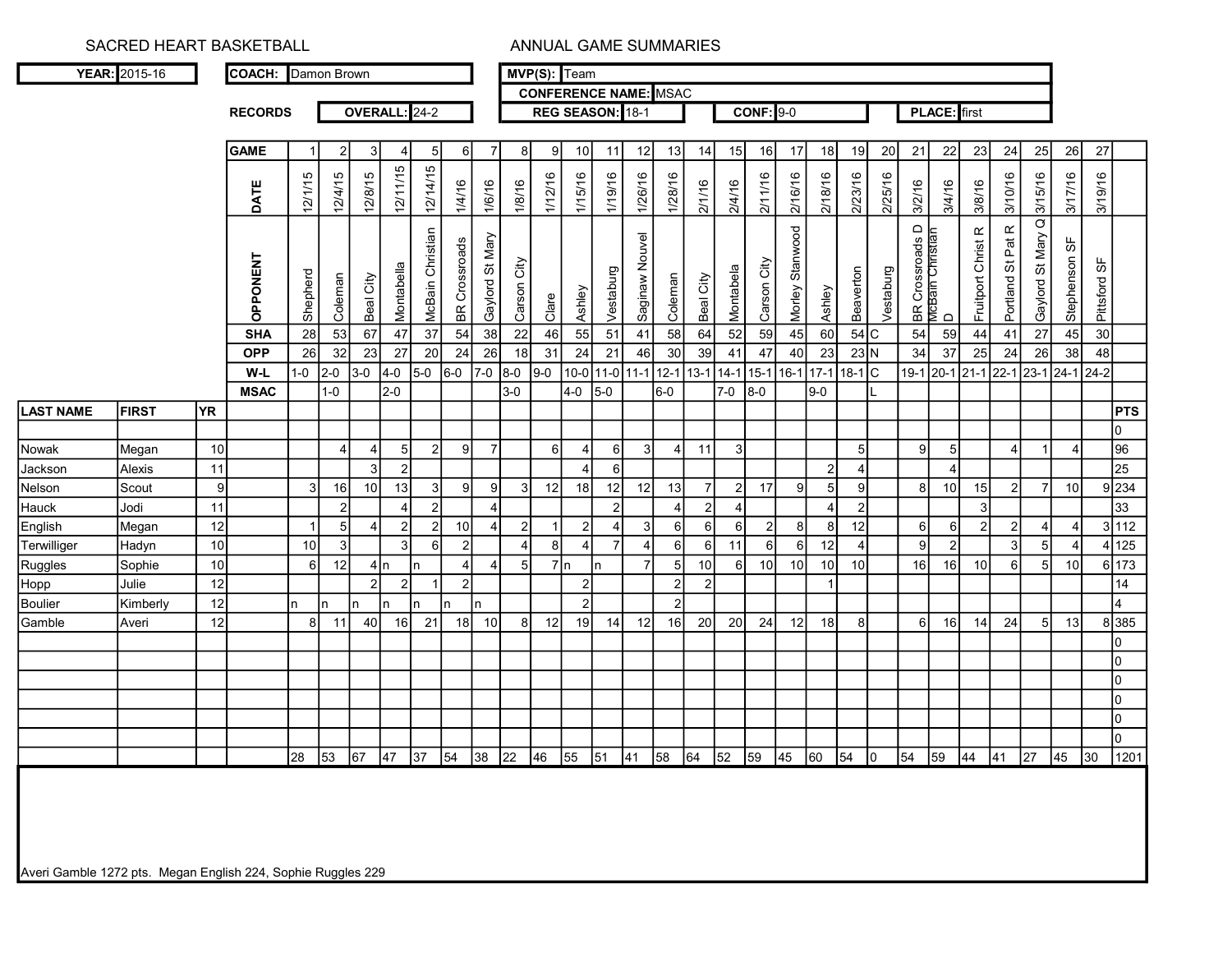|                  |              |           | <b>RECORDS</b>  |                |                |                         | OVERALL: 20-5  |                |                  |                |                |                | REG SEASON: 16-4 |                         |                |                |                |                | <b>CONF: 8-2</b> |                    |                |                |                      |                             | PLACE:2 <sup>nd</sup> |                          |                        |                   |    |                |            |
|------------------|--------------|-----------|-----------------|----------------|----------------|-------------------------|----------------|----------------|------------------|----------------|----------------|----------------|------------------|-------------------------|----------------|----------------|----------------|----------------|------------------|--------------------|----------------|----------------|----------------------|-----------------------------|-----------------------|--------------------------|------------------------|-------------------|----|----------------|------------|
|                  |              |           |                 |                |                |                         |                |                |                  |                |                |                |                  |                         |                |                |                |                |                  |                    |                |                |                      |                             |                       |                          |                        |                   |    |                |            |
|                  |              |           | <b>GAME</b>     |                | $\overline{2}$ | 3                       | 4              | 5              | 6                | -7             | 8 <sup>1</sup> | q              | 10 <sub>1</sub>  | 11                      | 12             | 13             | 14             | 15             | 16               | 17                 | 18             | 19             | 20                   | 21                          | 22                    | 23                       | 24                     | 25                | 26 | 27             |            |
|                  |              |           |                 |                |                |                         |                |                |                  |                |                |                |                  |                         |                |                |                |                |                  |                    |                |                |                      |                             |                       |                          |                        |                   |    |                |            |
|                  |              |           | DATE            | 12/2/14        | 12/5/14        | 12/9/14                 | 12/12/14       | 12/15/14       | 1/7/15           | 1/9/15         | 1/13/15        | 1/16/15        | 1/19/15          | 1/20/15                 | 1/27/15        | 1/29/15        | 2/2/15         | 2/5/15         | 212/15           | 217/15             | 2/19/15        | 2/24/15        | 2/26/15              | 3/4/15                      | 3/6/15                | 3/10/15                  | 3/12/15                | 3/17/15           |    |                |            |
|                  |              |           | <b>OPPONENT</b> | Shepherd       | Coleman        | Beal City               | Montabella     | Vestaburg      | Gaylord St. Mary | City<br>Carson | Clare          | Ashley         | Beaverton        | <b>BR</b> Crossroads    | Nouvel CC      | Coleman        | Beal City      | Montabella     | Carson City      | Stanwood<br>Morley | Ashley         | Beaverton      | Vestaburg            | Marion (D)<br>BR Crossroads | $\widehat{\Theta}$    | Manistee CC <sup>®</sup> | Christian<br>Fruitport | Frankfort QF      |    |                |            |
|                  |              |           | <b>SHA</b>      | 43             | 56             | 48                      | 42             | 46             | 43               | 37             | 48             | 52             | 46               | 36                      | 30             | 50             | 45             | 46             | 38               | $37\,$             | 47             | 32             | 41                   | 51                          | 29                    | 52                       | 46                     | 42                |    |                |            |
|                  |              |           | <b>OPP</b>      | 35             | 28             | 19                      | 15             | 13             | 13               | 38             | 33             | 23             | 23               | 30                      | 45             | 24             | 23             | 44             | 48               | 39                 | 33             | 29             | 25                   | 17                          | 17                    | 29                       | 38                     | 49                |    |                |            |
|                  |              |           | W-L             | $1 - 0$        | $2-0$          | $3-0$                   | $4-0$          | $5-0$          | $6-0$            | 6-1            | $17-1$         | $8-1$          | $9 - 1$          | $10-1$                  | $10-2$         |                | 11-2 12-2 13-2 |                | 13-3 13-4 14-4   |                    |                | $15 - 4$       | $16-4$               | $17-4$ 18-4                 |                       | 19-4 20-4 20-5           |                        |                   |    |                |            |
|                  |              |           | <b>MSAC</b>     |                | $1-0$          |                         | 2-0            | $3-0$          |                  | $3 - 1$        |                | $4 - 1$        |                  |                         |                | $5-1$          |                | $6 - 1$        | $6-2$            |                    | $7 - 2$        |                | $8 - 2$              |                             |                       |                          |                        |                   |    |                |            |
| <b>LAST NAME</b> | <b>FIRST</b> | <b>YR</b> |                 |                |                |                         |                |                |                  |                |                |                |                  |                         |                |                |                |                |                  |                    |                |                |                      |                             |                       |                          |                        |                   |    |                | <b>PTS</b> |
| Rawson           | Ashley       | 10        |                 |                |                |                         |                |                |                  |                |                |                |                  |                         |                | $\overline{4}$ |                |                |                  |                    |                |                |                      |                             |                       |                          |                        |                   |    | $\overline{4}$ |            |
| Nelson           | Skylar       | 12        |                 | $\mathbf{2}$   | $\overline{4}$ | $\mathbf{2}$            | $\mathbf{2}$   | $\overline{4}$ | 3                | $\overline{4}$ | 5              | 6              | $\overline{4}$   | $\vert$ 2               | 2              |                | 3 <sup>1</sup> | $\,6\,$        | 4                | $\overline{c}$     | 5 <sup>5</sup> |                | $\overline{2}$       | $\mathbf{2}$                | 5                     |                          | $\lvert 3 \rvert$      | 3                 |    |                | 79         |
| Predum           | Meredith     | 12        |                 | 10             | $\mathbf{2}$   | 4                       | 3              |                | $\overline{4}$   | $\mathbf{3}$   | $\overline{4}$ |                | $\overline{2}$   | $\overline{2}$          |                |                |                | $\overline{4}$ | 2 <sup>1</sup>   | $\overline{c}$     | $\overline{2}$ |                | $\overline{2}$       | $\mathbf{2}$                |                       |                          | 13                     | 8                 |    |                | 69         |
| Ruggles          | Sophia       | 9         |                 |                | 4              | $\overline{\mathbf{c}}$ |                | 8              |                  | 5              |                | $\vert$ 2      | $\mathbf{2}$     | $\sqrt{2}$              |                |                | 4              | $\overline{4}$ |                  |                    | 6              |                | 1                    | $6 \mid$                    | $\vert$ 4             |                          | 4                      | $\overline{2}$    |    |                | 56         |
| English          | Megan        | 11        |                 |                | $\overline{c}$ | 4                       | $\mathbf{2}$   | $\overline{2}$ |                  |                |                | 8              | $\overline{c}$   | $\overline{\mathbf{1}}$ |                | $\overline{7}$ | $\mathbf{2}$   |                |                  |                    |                | 4              |                      |                             |                       | $\vert$ 2                |                        |                   |    |                | 37         |
| Terwillinger     | Riley        | 12        |                 | 8              | 12             | 12                      | 21             | 8              | $\overline{7}$   | 9              | 11             | 12             | 16               | 12                      | $9^{\circ}$    | 14             | 8 <sup>°</sup> | 8              | 11               | 13                 | $\overline{4}$ | 6 <sup>1</sup> | $\overline{7}$       | 10                          | $\overline{7}$        | $\vert$                  | 13                     | 13                |    |                | 255        |
| Scully           | Bainbridge   | 12        |                 | $\overline{4}$ | 12             | 6                       |                |                | $\overline{2}$   | $\mathbf{2}$   | 8              | $\overline{7}$ | $\overline{2}$   |                         |                | $\overline{2}$ | 8              |                |                  | 6                  | $\overline{2}$ |                |                      | 5 <sup>5</sup>              |                       | $\overline{2}$           | $\overline{2}$         |                   |    |                | 70         |
| Hopp             | Julie        | 11        |                 |                |                |                         |                |                | 4                |                |                |                |                  |                         |                |                |                |                |                  |                    |                |                | $\mathbf{2}$         |                             |                       |                          |                        |                   |    | 6              |            |
| <b>Boulier</b>   | Kimberly     | 11        |                 |                | $\overline{c}$ |                         |                |                |                  |                | $\vert$ 2      | $\overline{2}$ |                  |                         | $\overline{4}$ |                |                |                |                  |                    |                |                |                      |                             |                       |                          |                        |                   |    |                | 11         |
| Methner          | Lexi         | 12        |                 | $\overline{2}$ | $\overline{4}$ | 8                       | $6 \mid$       | $\overline{2}$ |                  | $\overline{7}$ | 6              | 10             |                  | $\overline{4}$          | $\vert$        | $\overline{4}$ | 8 <sup>°</sup> | 8              |                  | 4                  | 6              |                | 10                   | $\overline{4}$              |                       | 11                       | $\overline{4}$         | $\overline{4}$    |    |                | 116        |
| Gamble           | Averi        | 11        |                 | 17             | 14             | 10                      | $\overline{7}$ | 22             | 22               | $\overline{7}$ | 12             | 5 <sup>1</sup> | 18               | 13                      | 11             | 19             | 12             | 16             | 21               | 10                 | 22             | 22             | 17                   | 22                          | 13                    | 29                       | $\overline{7}$         | 12                |    |                | 380        |
|                  |              |           |                 |                |                |                         |                |                |                  |                |                |                |                  |                         |                |                |                |                |                  |                    |                |                |                      |                             |                       |                          |                        |                   |    |                | 0          |
|                  |              |           |                 |                |                |                         |                |                |                  |                |                |                |                  |                         |                |                |                |                |                  |                    |                |                |                      |                             |                       |                          |                        |                   |    | 0              |            |
|                  |              |           |                 |                |                |                         |                |                |                  |                |                |                |                  |                         |                |                |                |                |                  |                    |                |                |                      |                             |                       |                          |                        |                   |    | $\overline{0}$ |            |
|                  |              |           |                 |                |                |                         |                |                |                  |                |                |                |                  |                         |                |                |                |                |                  |                    |                |                |                      |                             |                       |                          |                        |                   |    | 0              |            |
|                  |              |           |                 |                |                |                         |                |                |                  |                |                |                |                  |                         |                |                |                |                |                  |                    |                |                |                      |                             |                       |                          |                        |                   |    | 0              |            |
|                  |              |           |                 |                |                |                         |                |                |                  |                |                |                |                  |                         |                |                |                |                |                  |                    |                |                |                      |                             |                       |                          |                        |                   |    | 0              |            |
|                  |              |           |                 | 43             | 56             | 48                      | 42 46          |                | 43               | 37 48          |                | 52             | 46               | 36                      | 30             |                | 50 45 46       |                |                  |                    |                |                | 38 37 47 32 41 51 29 |                             |                       | 52                       | 46                     | 42<br>$ 0\rangle$ |    | $ 0\rangle$    | 1079       |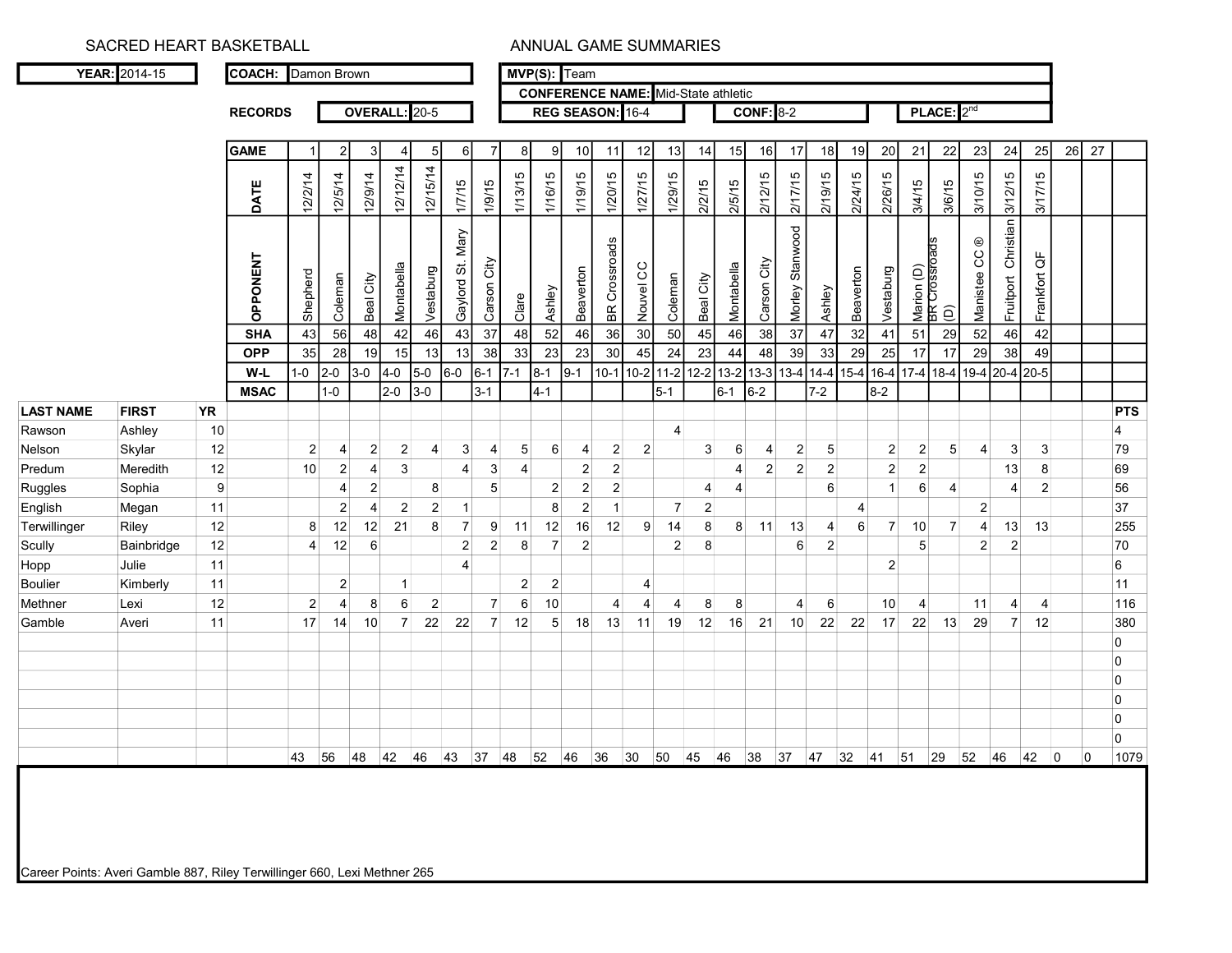10.2

15.2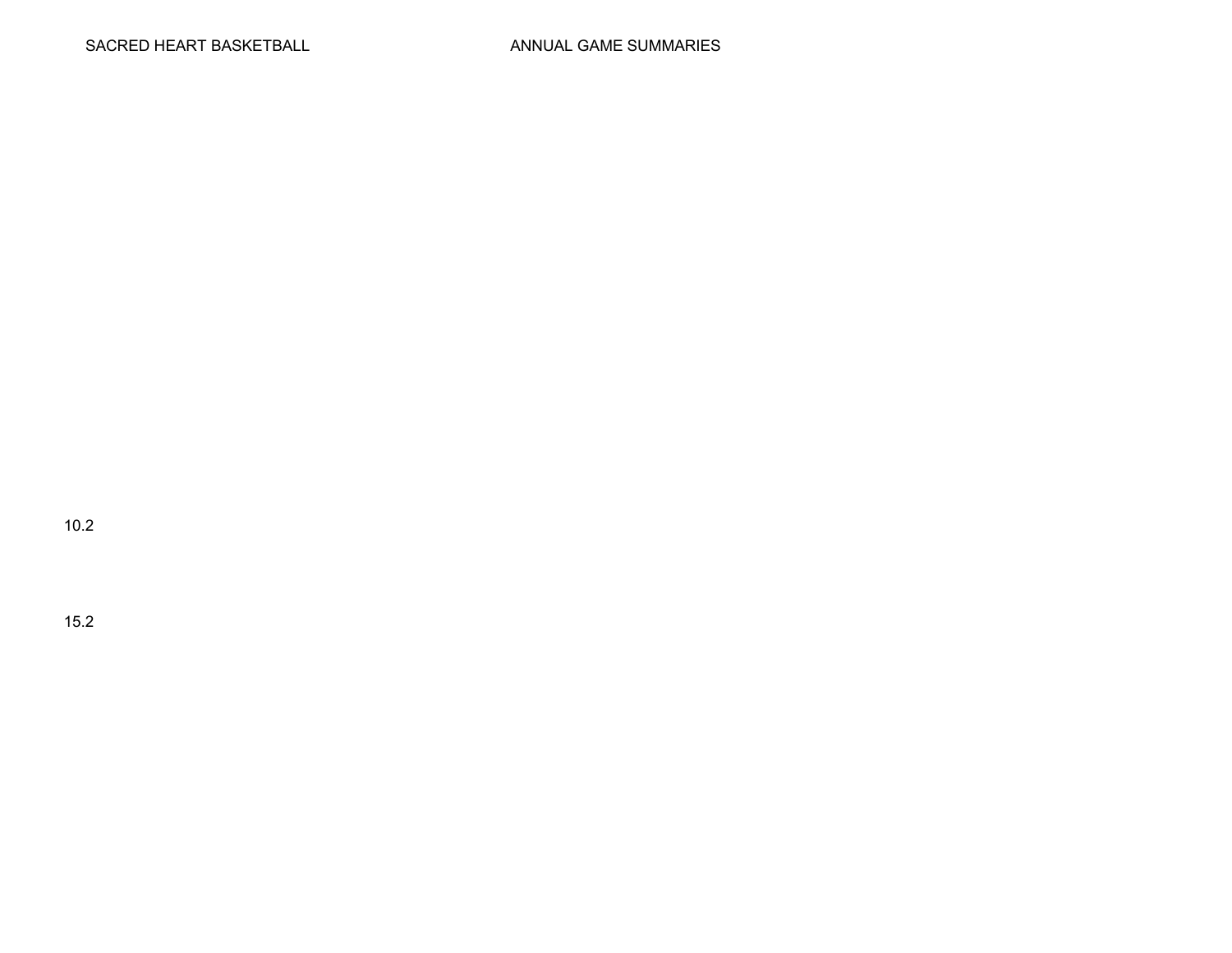YEAR: 2013-14 COACH: Damon Brown

MVP(S): Team CONFERENCE NAME: Mid-State athletic

RECORDS

OVERALL: 22-5 REG SEASON: 15-5

CONF: 9-1 | PLACE: FIRST

| 12/14/13<br>12/18/13<br>12/13/13<br>3/13/14<br>3/15/14<br>12/9/13<br>12/9/13<br>1/10/14<br>1/18/14<br>1/30/14<br>2/10/14<br>2/13/14<br>3/11/14<br>12/6/13<br>1/14/14<br>1/17/14<br>1/21/14<br>1/23/14<br>2/17/14<br>2/20/14<br>2/26/14<br>2/28/14<br>3/4/14<br>1/6/14<br>1/3/14<br>1/9/14<br>2/6/14<br>DATE<br>3/6/14<br>MC Card Mooney<br> BR Crossroads D<br> Maistee Catholic<br> R<br>Fruitport Calvary<br><u>ueinsi.</u><br>Saginaw Nouvel<br>Gaylord St Mary<br>Waterford OLL<br>Muskegon CC<br>CFFP STATE<br>CHAMP<br><b>OPPONENT</b><br>New Lothrup<br>Frankfort Q<br>Carson City<br>Big Rapids<br>C'roads<br>Montabella<br>MCBain Chri<br>carson City<br>Montabella<br>Vestaburg<br>Vestaburg<br>Beaverton<br>Shepherd<br>Coleman<br>Coleman<br>Coleman<br>Beal City<br>Ashely<br>Ashley<br>Clare<br>$\mathrel{\mathsf{d}}$<br>$\overline{64}$<br>$\overline{56}$<br>55<br>30<br>34<br>52<br>36<br>29<br>59<br>38<br>45<br>61<br>23<br>67<br>57<br>54<br>46<br>58<br>54<br><b>SHA</b><br>58<br>65<br>54<br>66<br>65<br>49<br>48<br>47<br>53<br>$\overline{23}$<br>50<br>$28$<br>$\overline{35}$<br>$42$<br>28<br>22<br>24<br>$\overline{22}$<br>65<br>26<br>$27$<br>56<br>29<br>34<br>33<br>$\overline{34}$<br>40<br>21<br>49<br>47<br>44<br>35<br><b>OPP</b><br>46<br>41<br>48<br>$1 - 0$<br>$9-4$<br>$9 - 5$<br>10-5 11-5 12-5 13-5 14-5 15-5 16-5 17-5 18-5 19-5 20-5 21-5 22-5<br>$\overline{2-0}$<br>$4-0$<br>$5-0$<br>$6-2$<br>$7 - 2$ 7-3<br>$3-0$<br>$5-1$<br>$8 - 3$<br>$8-4$<br>$6-1$<br>W-L<br>$\overline{5-1}$<br>$\overline{2-0}$<br>$4-0$<br>$5-0$<br>$1-0$<br>$3-0$<br>$6-1$<br>$9 - 1$<br>$7-1$<br>$8-1$<br><b>MSAC</b><br>$\overline{\text{OT}}$<br>MU<br>PPD<br>OT<br><b>PTS</b><br><b>FIRST</b><br>YR)<br>506<br>$\overline{26}$<br>22<br>23<br>12<br>16<br>20<br>20<br>21<br>25<br>19<br>22<br>20<br>26<br>$24\,$<br>25<br>16<br>Sara<br>$30\,$<br>18<br>14<br>30<br>24<br>13<br>17<br>14<br>6<br>9<br>11<br>38<br>Nelson<br>$\overline{2}$<br>$\overline{2}$<br>$\overline{2}$<br>$\overline{3}$<br>6<br>$\overline{2}$<br>$\overline{3}$<br>$\mathcal{P}$<br>$\boldsymbol{\Delta}$<br>11<br>$\overline{0}$<br>Meredith<br>75<br>$10$<br>2 <sup>1</sup><br>$\overline{2}$<br>$\overline{4}$<br>Megan<br>$\vert$ 2<br>4 <sup>1</sup><br>$\overline{2}$<br>$\overline{2}$<br>$6 \mid$<br>6<br>6<br>$\mathcal{P}$<br>$\mathcal{P}$<br>3<br>3<br>249<br>19<br>5 <sup>1</sup><br>20<br>Riley<br>11<br>12<br>15<br>7 <sup>1</sup><br>15<br>13<br>$\overline{2}$<br>11<br>10<br>13<br>12<br>12<br>6<br>10<br>5<br>13<br>11<br>6<br>$\overline{7}$<br>10<br>46<br>$11$<br>$\overline{2}$<br>2<br>2<br>Bainbridge<br>14<br>$\overline{2}$<br>6<br>$\overline{2}$<br>3<br>$\overline{2}$<br>94<br>11<br>8<br>$\overline{2}$<br>10 <sup>1</sup><br>3<br>$6 \mid$<br>$5\phantom{.0}$<br>$\,6\,$<br>Lexi<br>$\overline{2}$<br>$\mathcal{P}$<br>6<br>$\overline{4}$<br>6<br>4<br>$\boldsymbol{\Delta}$<br>356<br>25<br>12<br>12<br>17<br>23<br>14<br>13<br>10<br>10<br>13<br>13<br>15<br>5 <sup>1</sup><br>13<br>15<br>19<br>8<br>11<br>18<br>$\overline{7}$<br>10<br>17<br>17<br>12<br>Averi<br>8<br>Racheal<br>2<br>$\Lambda$<br>6<br>0<br>0<br>0<br>l0<br>lo.<br>$\overline{0}$<br>lo. |  | GAME | $\overline{2}$ | $\mathcal{E}$ | 4 | 5 | $\overline{7}$<br>$6 \mid$ | 8 | 9 | 10 | 11 | 12 | 13 | 14 | 15 | 16 | 17 | 18 | 19 | 20 | 21 | 22 | 23 | 24 | 25 | 26 27 | 28 |                |          |
|-----------------------------------------------------------------------------------------------------------------------------------------------------------------------------------------------------------------------------------------------------------------------------------------------------------------------------------------------------------------------------------------------------------------------------------------------------------------------------------------------------------------------------------------------------------------------------------------------------------------------------------------------------------------------------------------------------------------------------------------------------------------------------------------------------------------------------------------------------------------------------------------------------------------------------------------------------------------------------------------------------------------------------------------------------------------------------------------------------------------------------------------------------------------------------------------------------------------------------------------------------------------------------------------------------------------------------------------------------------------------------------------------------------------------------------------------------------------------------------------------------------------------------------------------------------------------------------------------------------------------------------------------------------------------------------------------------------------------------------------------------------------------------------------------------------------------------------------------------------------------------------------------------------------------------------------------------------------------------------------------------------------------------------------------------------------------------------------------------------------------------------------------------------------------------------------------------------------------------------------------------------------------------------------------------------------------------------------------------------------------------------------------------------------------------------------------------------------------------------------------------------------------------------------------------------------------------------------------------------------------------------------------------------------------------------------------------------------------------------------------------------------------------------------------------------------------------------------------------------------------------------------------------------------------------------------------------------------------------------------------------------------------------------------------------------------------------------------------------------------------------------------------------------------------------------------------------------|--|------|----------------|---------------|---|---|----------------------------|---|---|----|----|----|----|----|----|----|----|----|----|----|----|----|----|----|----|-------|----|----------------|----------|
| Terwillinger<br>Gamble                                                                                                                                                                                                                                                                                                                                                                                                                                                                                                                                                                                                                                                                                                                                                                                                                                                                                                                                                                                                                                                                                                                                                                                                                                                                                                                                                                                                                                                                                                                                                                                                                                                                                                                                                                                                                                                                                                                                                                                                                                                                                                                                                                                                                                                                                                                                                                                                                                                                                                                                                                                                                                                                                                                                                                                                                                                                                                                                                                                                                                                                                                                                                                                    |  |      |                |               |   |   |                            |   |   |    |    |    |    |    |    |    |    |    |    |    |    |    |    |    |    |       |    |                |          |
| LAST NAME<br>Hansen<br>Skylar<br>Predum<br>English<br>Scully<br>Methner<br>Hauck                                                                                                                                                                                                                                                                                                                                                                                                                                                                                                                                                                                                                                                                                                                                                                                                                                                                                                                                                                                                                                                                                                                                                                                                                                                                                                                                                                                                                                                                                                                                                                                                                                                                                                                                                                                                                                                                                                                                                                                                                                                                                                                                                                                                                                                                                                                                                                                                                                                                                                                                                                                                                                                                                                                                                                                                                                                                                                                                                                                                                                                                                                                          |  |      |                |               |   |   |                            |   |   |    |    |    |    |    |    |    |    |    |    |    |    |    |    |    |    |       |    |                |          |
|                                                                                                                                                                                                                                                                                                                                                                                                                                                                                                                                                                                                                                                                                                                                                                                                                                                                                                                                                                                                                                                                                                                                                                                                                                                                                                                                                                                                                                                                                                                                                                                                                                                                                                                                                                                                                                                                                                                                                                                                                                                                                                                                                                                                                                                                                                                                                                                                                                                                                                                                                                                                                                                                                                                                                                                                                                                                                                                                                                                                                                                                                                                                                                                                           |  |      |                |               |   |   |                            |   |   |    |    |    |    |    |    |    |    |    |    |    |    |    |    |    |    |       |    |                |          |
|                                                                                                                                                                                                                                                                                                                                                                                                                                                                                                                                                                                                                                                                                                                                                                                                                                                                                                                                                                                                                                                                                                                                                                                                                                                                                                                                                                                                                                                                                                                                                                                                                                                                                                                                                                                                                                                                                                                                                                                                                                                                                                                                                                                                                                                                                                                                                                                                                                                                                                                                                                                                                                                                                                                                                                                                                                                                                                                                                                                                                                                                                                                                                                                                           |  |      |                |               |   |   |                            |   |   |    |    |    |    |    |    |    |    |    |    |    |    |    |    |    |    |       |    |                |          |
|                                                                                                                                                                                                                                                                                                                                                                                                                                                                                                                                                                                                                                                                                                                                                                                                                                                                                                                                                                                                                                                                                                                                                                                                                                                                                                                                                                                                                                                                                                                                                                                                                                                                                                                                                                                                                                                                                                                                                                                                                                                                                                                                                                                                                                                                                                                                                                                                                                                                                                                                                                                                                                                                                                                                                                                                                                                                                                                                                                                                                                                                                                                                                                                                           |  |      |                |               |   |   |                            |   |   |    |    |    |    |    |    |    |    |    |    |    |    |    |    |    |    |       |    |                |          |
|                                                                                                                                                                                                                                                                                                                                                                                                                                                                                                                                                                                                                                                                                                                                                                                                                                                                                                                                                                                                                                                                                                                                                                                                                                                                                                                                                                                                                                                                                                                                                                                                                                                                                                                                                                                                                                                                                                                                                                                                                                                                                                                                                                                                                                                                                                                                                                                                                                                                                                                                                                                                                                                                                                                                                                                                                                                                                                                                                                                                                                                                                                                                                                                                           |  |      |                |               |   |   |                            |   |   |    |    |    |    |    |    |    |    |    |    |    |    |    |    |    |    |       |    |                |          |
|                                                                                                                                                                                                                                                                                                                                                                                                                                                                                                                                                                                                                                                                                                                                                                                                                                                                                                                                                                                                                                                                                                                                                                                                                                                                                                                                                                                                                                                                                                                                                                                                                                                                                                                                                                                                                                                                                                                                                                                                                                                                                                                                                                                                                                                                                                                                                                                                                                                                                                                                                                                                                                                                                                                                                                                                                                                                                                                                                                                                                                                                                                                                                                                                           |  |      |                |               |   |   |                            |   |   |    |    |    |    |    |    |    |    |    |    |    |    |    |    |    |    |       |    |                |          |
|                                                                                                                                                                                                                                                                                                                                                                                                                                                                                                                                                                                                                                                                                                                                                                                                                                                                                                                                                                                                                                                                                                                                                                                                                                                                                                                                                                                                                                                                                                                                                                                                                                                                                                                                                                                                                                                                                                                                                                                                                                                                                                                                                                                                                                                                                                                                                                                                                                                                                                                                                                                                                                                                                                                                                                                                                                                                                                                                                                                                                                                                                                                                                                                                           |  |      |                |               |   |   |                            |   |   |    |    |    |    |    |    |    |    |    |    |    |    |    |    |    |    |       |    |                | 18.74074 |
|                                                                                                                                                                                                                                                                                                                                                                                                                                                                                                                                                                                                                                                                                                                                                                                                                                                                                                                                                                                                                                                                                                                                                                                                                                                                                                                                                                                                                                                                                                                                                                                                                                                                                                                                                                                                                                                                                                                                                                                                                                                                                                                                                                                                                                                                                                                                                                                                                                                                                                                                                                                                                                                                                                                                                                                                                                                                                                                                                                                                                                                                                                                                                                                                           |  |      |                |               |   |   |                            |   |   |    |    |    |    |    |    |    |    |    |    |    |    |    |    |    |    |       |    |                |          |
|                                                                                                                                                                                                                                                                                                                                                                                                                                                                                                                                                                                                                                                                                                                                                                                                                                                                                                                                                                                                                                                                                                                                                                                                                                                                                                                                                                                                                                                                                                                                                                                                                                                                                                                                                                                                                                                                                                                                                                                                                                                                                                                                                                                                                                                                                                                                                                                                                                                                                                                                                                                                                                                                                                                                                                                                                                                                                                                                                                                                                                                                                                                                                                                                           |  |      |                |               |   |   |                            |   |   |    |    |    |    |    |    |    |    |    |    |    |    |    |    |    |    |       |    |                |          |
|                                                                                                                                                                                                                                                                                                                                                                                                                                                                                                                                                                                                                                                                                                                                                                                                                                                                                                                                                                                                                                                                                                                                                                                                                                                                                                                                                                                                                                                                                                                                                                                                                                                                                                                                                                                                                                                                                                                                                                                                                                                                                                                                                                                                                                                                                                                                                                                                                                                                                                                                                                                                                                                                                                                                                                                                                                                                                                                                                                                                                                                                                                                                                                                                           |  |      |                |               |   |   |                            |   |   |    |    |    |    |    |    |    |    |    |    |    |    |    |    |    |    |       |    |                |          |
|                                                                                                                                                                                                                                                                                                                                                                                                                                                                                                                                                                                                                                                                                                                                                                                                                                                                                                                                                                                                                                                                                                                                                                                                                                                                                                                                                                                                                                                                                                                                                                                                                                                                                                                                                                                                                                                                                                                                                                                                                                                                                                                                                                                                                                                                                                                                                                                                                                                                                                                                                                                                                                                                                                                                                                                                                                                                                                                                                                                                                                                                                                                                                                                                           |  |      |                |               |   |   |                            |   |   |    |    |    |    |    |    |    |    |    |    |    |    |    |    |    |    |       |    |                |          |
|                                                                                                                                                                                                                                                                                                                                                                                                                                                                                                                                                                                                                                                                                                                                                                                                                                                                                                                                                                                                                                                                                                                                                                                                                                                                                                                                                                                                                                                                                                                                                                                                                                                                                                                                                                                                                                                                                                                                                                                                                                                                                                                                                                                                                                                                                                                                                                                                                                                                                                                                                                                                                                                                                                                                                                                                                                                                                                                                                                                                                                                                                                                                                                                                           |  |      |                |               |   |   |                            |   |   |    |    |    |    |    |    |    |    |    |    |    |    |    |    |    |    |       |    |                |          |
|                                                                                                                                                                                                                                                                                                                                                                                                                                                                                                                                                                                                                                                                                                                                                                                                                                                                                                                                                                                                                                                                                                                                                                                                                                                                                                                                                                                                                                                                                                                                                                                                                                                                                                                                                                                                                                                                                                                                                                                                                                                                                                                                                                                                                                                                                                                                                                                                                                                                                                                                                                                                                                                                                                                                                                                                                                                                                                                                                                                                                                                                                                                                                                                                           |  |      |                |               |   |   |                            |   |   |    |    |    |    |    |    |    |    |    |    |    |    |    |    |    |    |       |    |                |          |
|                                                                                                                                                                                                                                                                                                                                                                                                                                                                                                                                                                                                                                                                                                                                                                                                                                                                                                                                                                                                                                                                                                                                                                                                                                                                                                                                                                                                                                                                                                                                                                                                                                                                                                                                                                                                                                                                                                                                                                                                                                                                                                                                                                                                                                                                                                                                                                                                                                                                                                                                                                                                                                                                                                                                                                                                                                                                                                                                                                                                                                                                                                                                                                                                           |  |      |                |               |   |   |                            |   |   |    |    |    |    |    |    |    |    |    |    |    |    |    |    |    |    |       |    |                | 13.18519 |
|                                                                                                                                                                                                                                                                                                                                                                                                                                                                                                                                                                                                                                                                                                                                                                                                                                                                                                                                                                                                                                                                                                                                                                                                                                                                                                                                                                                                                                                                                                                                                                                                                                                                                                                                                                                                                                                                                                                                                                                                                                                                                                                                                                                                                                                                                                                                                                                                                                                                                                                                                                                                                                                                                                                                                                                                                                                                                                                                                                                                                                                                                                                                                                                                           |  |      |                |               |   |   |                            |   |   |    |    |    |    |    |    |    |    |    |    |    |    |    |    |    |    |       |    |                |          |
|                                                                                                                                                                                                                                                                                                                                                                                                                                                                                                                                                                                                                                                                                                                                                                                                                                                                                                                                                                                                                                                                                                                                                                                                                                                                                                                                                                                                                                                                                                                                                                                                                                                                                                                                                                                                                                                                                                                                                                                                                                                                                                                                                                                                                                                                                                                                                                                                                                                                                                                                                                                                                                                                                                                                                                                                                                                                                                                                                                                                                                                                                                                                                                                                           |  |      |                |               |   |   |                            |   |   |    |    |    |    |    |    |    |    |    |    |    |    |    |    |    |    |       |    |                |          |
|                                                                                                                                                                                                                                                                                                                                                                                                                                                                                                                                                                                                                                                                                                                                                                                                                                                                                                                                                                                                                                                                                                                                                                                                                                                                                                                                                                                                                                                                                                                                                                                                                                                                                                                                                                                                                                                                                                                                                                                                                                                                                                                                                                                                                                                                                                                                                                                                                                                                                                                                                                                                                                                                                                                                                                                                                                                                                                                                                                                                                                                                                                                                                                                                           |  |      |                |               |   |   |                            |   |   |    |    |    |    |    |    |    |    |    |    |    |    |    |    |    |    |       |    |                |          |
|                                                                                                                                                                                                                                                                                                                                                                                                                                                                                                                                                                                                                                                                                                                                                                                                                                                                                                                                                                                                                                                                                                                                                                                                                                                                                                                                                                                                                                                                                                                                                                                                                                                                                                                                                                                                                                                                                                                                                                                                                                                                                                                                                                                                                                                                                                                                                                                                                                                                                                                                                                                                                                                                                                                                                                                                                                                                                                                                                                                                                                                                                                                                                                                                           |  |      |                |               |   |   |                            |   |   |    |    |    |    |    |    |    |    |    |    |    |    |    |    |    |    |       |    |                |          |
|                                                                                                                                                                                                                                                                                                                                                                                                                                                                                                                                                                                                                                                                                                                                                                                                                                                                                                                                                                                                                                                                                                                                                                                                                                                                                                                                                                                                                                                                                                                                                                                                                                                                                                                                                                                                                                                                                                                                                                                                                                                                                                                                                                                                                                                                                                                                                                                                                                                                                                                                                                                                                                                                                                                                                                                                                                                                                                                                                                                                                                                                                                                                                                                                           |  |      |                |               |   |   |                            |   |   |    |    |    |    |    |    |    |    |    |    |    |    |    |    |    |    |       |    |                |          |
|                                                                                                                                                                                                                                                                                                                                                                                                                                                                                                                                                                                                                                                                                                                                                                                                                                                                                                                                                                                                                                                                                                                                                                                                                                                                                                                                                                                                                                                                                                                                                                                                                                                                                                                                                                                                                                                                                                                                                                                                                                                                                                                                                                                                                                                                                                                                                                                                                                                                                                                                                                                                                                                                                                                                                                                                                                                                                                                                                                                                                                                                                                                                                                                                           |  |      |                |               |   |   |                            |   |   |    |    |    |    |    |    |    |    |    |    |    |    |    |    |    |    |       |    |                |          |
|                                                                                                                                                                                                                                                                                                                                                                                                                                                                                                                                                                                                                                                                                                                                                                                                                                                                                                                                                                                                                                                                                                                                                                                                                                                                                                                                                                                                                                                                                                                                                                                                                                                                                                                                                                                                                                                                                                                                                                                                                                                                                                                                                                                                                                                                                                                                                                                                                                                                                                                                                                                                                                                                                                                                                                                                                                                                                                                                                                                                                                                                                                                                                                                                           |  |      |                |               |   |   |                            |   |   |    |    |    |    |    |    |    |    |    |    |    |    |    |    |    |    |       |    |                |          |
|                                                                                                                                                                                                                                                                                                                                                                                                                                                                                                                                                                                                                                                                                                                                                                                                                                                                                                                                                                                                                                                                                                                                                                                                                                                                                                                                                                                                                                                                                                                                                                                                                                                                                                                                                                                                                                                                                                                                                                                                                                                                                                                                                                                                                                                                                                                                                                                                                                                                                                                                                                                                                                                                                                                                                                                                                                                                                                                                                                                                                                                                                                                                                                                                           |  |      |                |               |   |   |                            |   |   |    |    |    |    |    |    |    |    |    |    |    |    |    |    |    |    |       |    |                |          |
|                                                                                                                                                                                                                                                                                                                                                                                                                                                                                                                                                                                                                                                                                                                                                                                                                                                                                                                                                                                                                                                                                                                                                                                                                                                                                                                                                                                                                                                                                                                                                                                                                                                                                                                                                                                                                                                                                                                                                                                                                                                                                                                                                                                                                                                                                                                                                                                                                                                                                                                                                                                                                                                                                                                                                                                                                                                                                                                                                                                                                                                                                                                                                                                                           |  |      |                |               |   |   |                            |   |   |    |    |    |    |    |    |    |    |    |    |    |    |    |    |    |    |       |    | $\overline{0}$ |          |
| 864<br>52<br>29<br>30<br>55<br>48<br>59<br>38<br>45<br>64<br>67<br>57<br>66<br>46<br>58<br>65<br>54<br>34<br>58<br>61<br>23<br>65<br>47<br>54<br>49<br>56<br>36<br>54                                                                                                                                                                                                                                                                                                                                                                                                                                                                                                                                                                                                                                                                                                                                                                                                                                                                                                                                                                                                                                                                                                                                                                                                                                                                                                                                                                                                                                                                                                                                                                                                                                                                                                                                                                                                                                                                                                                                                                                                                                                                                                                                                                                                                                                                                                                                                                                                                                                                                                                                                                                                                                                                                                                                                                                                                                                                                                                                                                                                                                     |  |      |                |               |   |   |                            |   |   |    |    |    |    |    |    |    |    |    |    |    |    |    |    |    |    |       |    |                |          |
| Sara Hansen 1343 career points, Riley Terwillinger 405 points, Averi Gamble 507 points                                                                                                                                                                                                                                                                                                                                                                                                                                                                                                                                                                                                                                                                                                                                                                                                                                                                                                                                                                                                                                                                                                                                                                                                                                                                                                                                                                                                                                                                                                                                                                                                                                                                                                                                                                                                                                                                                                                                                                                                                                                                                                                                                                                                                                                                                                                                                                                                                                                                                                                                                                                                                                                                                                                                                                                                                                                                                                                                                                                                                                                                                                                    |  |      |                |               |   |   |                            |   |   |    |    |    |    |    |    |    |    |    |    |    |    |    |    |    |    |       |    |                |          |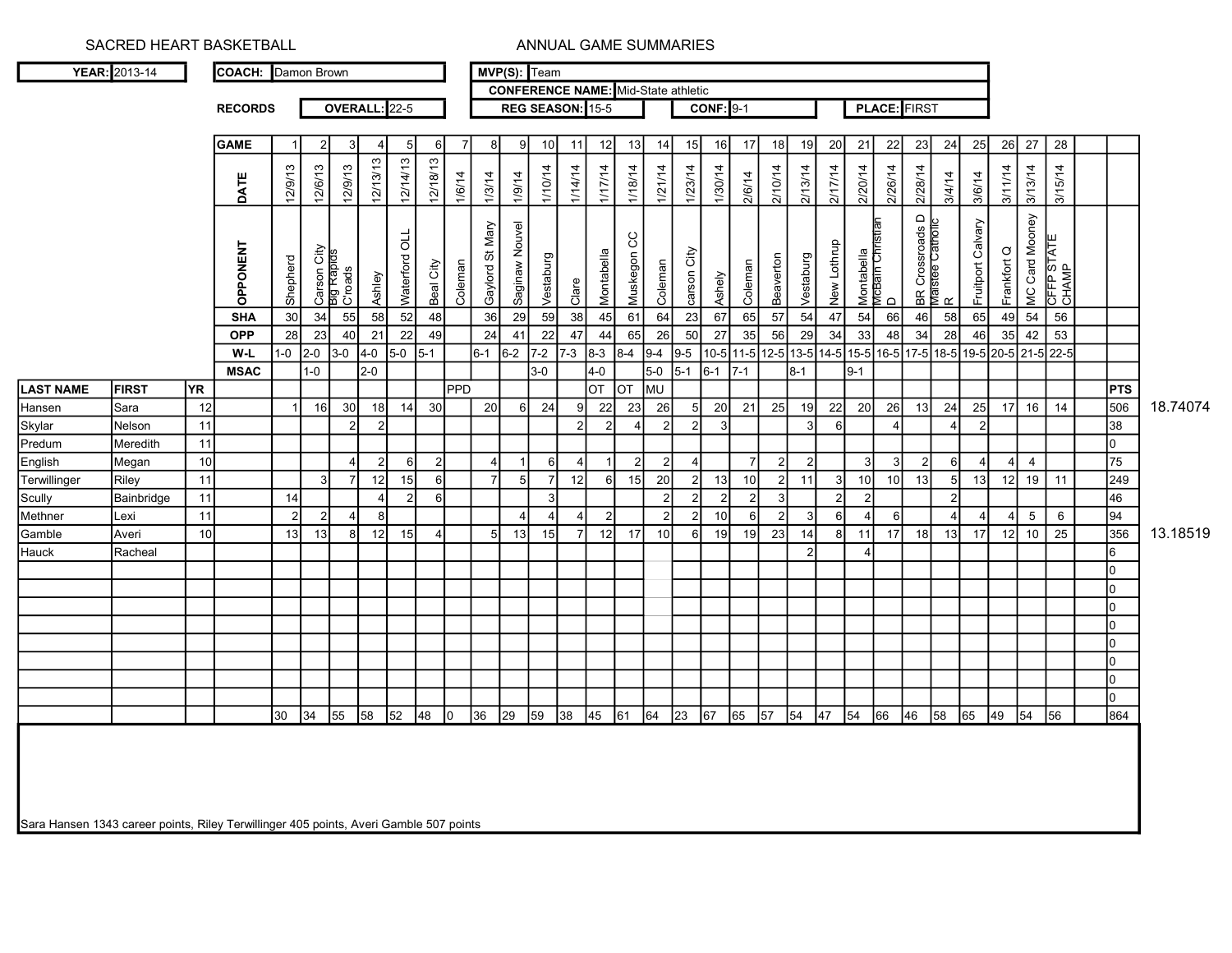|                                                       | YEAR: 2012-13 |           |                 | Damon Brown    |                |                       |                |                            |                |                 |                  | MVP(S): Team                         |                  |                       |                | <b>CONFERENCE NAME:</b> MSAC |                |                |                  |                   |                 |                |                                                  |                    |                          |                          |                |                                                     |    |    |                 |
|-------------------------------------------------------|---------------|-----------|-----------------|----------------|----------------|-----------------------|----------------|----------------------------|----------------|-----------------|------------------|--------------------------------------|------------------|-----------------------|----------------|------------------------------|----------------|----------------|------------------|-------------------|-----------------|----------------|--------------------------------------------------|--------------------|--------------------------|--------------------------|----------------|-----------------------------------------------------|----|----|-----------------|
|                                                       |               |           | <b>RECORDS</b>  |                |                | OVERALL: 16-8         |                |                            |                |                 |                  | REG SEASON: 12-7                     |                  |                       |                |                              |                |                | <b>CONF: 9-1</b> |                   |                 |                |                                                  |                    | <b>PLACE:</b> First      |                          |                |                                                     |    |    |                 |
|                                                       |               |           |                 |                |                |                       |                |                            |                |                 |                  |                                      |                  |                       |                |                              |                |                |                  |                   |                 |                |                                                  |                    |                          |                          |                |                                                     |    |    |                 |
|                                                       |               |           | <b>GAME</b>     |                | $\overline{2}$ | 3                     |                | 5                          | 6              |                 |                  | $\mathbf{Q}$                         | 10 <sup>1</sup>  | 11                    | 12             | 13                           | 14             | 15             | 16               | 17                | 18              | 19             | 20                                               | 21                 | 22                       | 23                       | 24             | 25                                                  | 26 | 27 |                 |
|                                                       |               |           | DATE            | 11/26/12       | 11/30/12       | 12/3/12               | 12/7/12        | 12/14/12                   | 12/15/12       | 12/18/12        | $\frac{1}{4}$ 13 | 1/5/13                               | 1/11/13          | 1/18/13               | 1/23/13        | 1/28/13                      | 1/31/13        | 2/4/13         | 2/7/13           | 2/11/13           | 2/14/13         | 2/18/13        | 2/21/13                                          | 2/27/13            | 3/1/13                   | 3/5/13                   | 3/7/13         | 3/12/13                                             |    |    |                 |
|                                                       |               |           | <b>OPPONENT</b> | at Shepherd    | Carson City    | at Pine River         | at Ashley      | Coleman<br>at waterord Our | Lady           | Gaylord St Mary |                  | Beal City<br>at Michigan<br>Lutheran | at Vestaburg     | Montabella            | at Carson City | Nouvel                       | Ashley         | Clare          | at Coleman       | Beaverton (cncld) | Vestaburg       | at New Lothrup | at Montabella<br>Beal City at NMC<br>City at NMC | $\widehat{\Theta}$ | Big Rapids<br>Crossroads | $\propto$<br>AuGres Sims | Deckerville R  | $\stackrel{\text{\tiny{L}}}{\circ}$<br>Naterford OL |    |    |                 |
|                                                       |               |           | <b>SHA</b>      | 39             | 37             | $\overline{45}$       | 71             | 56                         | 38             | 40              | 49               | 49                                   | 58               | 43                    | 24             | 27                           | 70             | 39             | 65               |                   | $\overline{53}$ | 31             | 28                                               | 48                 | 59                       | 71                       | 59             |                                                     |    |    |                 |
|                                                       |               |           | <b>OPP</b>      | 46             | 33             | 49                    | 29             | 26                         | 50             | 34              | 36               | 37                                   | 14               | 36                    | 42             | 51                           | 21             | 58             | 19               |                   | 16              | 38             | 26                                               | 44                 | 17                       | 31                       | 16             | 28                                                  |    |    |                 |
|                                                       |               |           | W-L             | $0-1$          | $1 - 1$        | $1-2$                 | $2 - 2$        | $3-2$                      | $3 - 3$        | $4 - 3$         | $5-3$            | $6 - 3$                              | $7-3$            | $8 - 3$               | $8-4$          | $8-5$                        | $9 - 5$        | $9-6$          | 10-6             |                   | $11-6$ 11-7     |                | $12 - 7$ 13-7                                    |                    | 14-7                     |                          | 15-7 16-7 16-8 |                                                     |    |    |                 |
|                                                       |               |           | <b>MSAC</b>     |                | $1-0$          |                       | $2-0$          | $3-0$                      |                |                 |                  |                                      | $4-0$            | $5-0$                 | $5-1$          |                              | $6 - 1$        |                | $7-1$            |                   | $8 - 1$         |                | $9 - 1$                                          |                    |                          |                          |                |                                                     |    |    |                 |
| <b>LAST NAME</b>                                      | <b>FIRST</b>  | <b>YR</b> |                 |                |                |                       |                |                            |                |                 |                  |                                      |                  |                       |                |                              |                |                |                  |                   |                 |                |                                                  |                    |                          |                          |                |                                                     |    |    | <b>PTS</b>      |
| Hansen                                                | Sara          | 11        |                 | 10             | 3              | 17                    | 17             | 11                         | 11             | 12              | 13               | 19                                   | 17               | 11                    | 13             | 5                            | 22             | 5 <sup>1</sup> | 14               |                   | 17              | 6              | 8                                                | 16                 | 19                       | 26                       | 13             | 8                                                   |    |    | 313             |
| Hansen                                                | Erica         | 12        |                 | 16             | 9              |                       | $\mathbf{Q}$   | 15                         | 12             | 11              | 16               | 15                                   | 8 <sup>1</sup>   | 12                    | 5              | 8                            | 16             | 10             | 12               |                   | 13              | 16             | 6                                                | 14                 | 13                       | 15                       | 14             | $\mathsf{R}$                                        |    |    | 280             |
|                                                       | Averi         | 9         |                 | $\mathfrak{p}$ | 12             |                       | 12             | 13                         | 5              |                 |                  | $\boldsymbol{\Delta}$                | 13               | $\boldsymbol{\Delta}$ |                |                              | 13             | 6              | 10               |                   | 10              |                | 5 <sup>1</sup>                                   | 6                  | q                        | $\Delta$                 | 10             | $\mathcal{P}$                                       |    |    | $\frac{1}{153}$ |
| Gamble                                                |               |           |                 |                | $\overline{2}$ | $\boldsymbol{\Delta}$ | $\overline{2}$ | 5 <sub>l</sub>             | $\mathcal{P}$  |                 |                  | 5                                    |                  | 8                     | ς              | 4                            | $\overline{2}$ |                |                  |                   | $\overline{2}$  |                |                                                  |                    |                          | Δ                        | $\mathfrak{p}$ |                                                     |    |    | $\overline{55}$ |
|                                                       | Margo         | 12        |                 |                |                |                       | 8I             | $2 \overline{2}$           | $\overline{2}$ |                 | 10               | 2 <sup>1</sup>                       | 5 <sup>1</sup>   |                       |                |                              | 3              |                | 4                |                   | 2               |                | $2 \overline{2}$                                 | $\overline{2}$     | 2                        | 4                        | 8 <sup>1</sup> | $\overline{2}$                                      |    |    | $\overline{82}$ |
|                                                       | Merideth      | 10        |                 | 4              | $\overline{4}$ | 8                     |                |                            |                |                 |                  |                                      |                  |                       |                |                              |                |                |                  |                   | 9               |                |                                                  |                    |                          |                          |                |                                                     |    |    |                 |
|                                                       | Riley         | 10        |                 | 5              | $\overline{4}$ |                       | 19             | 10 <sup>1</sup>            | $\overline{2}$ | 5               | 3                | $\overline{2}$                       | $\boldsymbol{8}$ | 8                     | 3              | 4                            | 10             | $6 \mid$       | 14               |                   |                 |                | 5 <sub>5</sub>                                   | 6                  |                          | 10 <sup>1</sup>          | 10             | $\overline{2}$                                      |    |    | 156             |
|                                                       | Lexi          | 10        |                 | 2 <sup>1</sup> | 3              |                       | Δ              |                            | $\overline{2}$ |                 |                  | $\overline{2}$                       |                  |                       |                |                              |                |                | Δ                |                   |                 |                | $\overline{2}$                                   |                    |                          | 8                        | $\overline{2}$ |                                                     |    |    | 55              |
| Predum<br>Predum<br>Terwillinger<br>Methner<br>Starry | Kelly         | 12        |                 |                |                | $\mathcal{P}$         |                |                            | $\mathcal{P}$  |                 |                  |                                      | 6                |                       |                | $\overline{2}$               |                |                | $\overline{7}$   |                   |                 | $\Omega$       |                                                  |                    |                          |                          |                | $\mathcal{P}$                                       |    |    | 29              |
|                                                       |               |           |                 |                |                |                       |                |                            |                |                 |                  |                                      |                  |                       |                |                              |                |                |                  |                   |                 |                |                                                  |                    |                          |                          |                |                                                     |    |    | <sup>0</sup>    |
|                                                       |               |           |                 |                |                |                       |                |                            |                |                 |                  |                                      |                  |                       |                |                              |                |                |                  |                   |                 |                |                                                  |                    |                          |                          |                |                                                     |    |    | $\Omega$        |
|                                                       |               |           |                 |                |                |                       |                |                            |                |                 |                  |                                      |                  |                       |                |                              |                |                |                  |                   |                 |                |                                                  |                    |                          |                          |                |                                                     |    |    | $\Omega$        |
|                                                       |               |           |                 |                |                |                       |                |                            |                |                 |                  |                                      |                  |                       |                |                              |                |                |                  |                   |                 |                |                                                  |                    |                          |                          |                |                                                     |    |    | $\Omega$        |
|                                                       |               |           |                 |                |                |                       |                |                            |                |                 |                  |                                      |                  |                       |                |                              |                |                |                  |                   |                 |                |                                                  |                    |                          |                          |                |                                                     |    |    | $\Omega$        |
|                                                       |               |           |                 |                |                |                       |                |                            |                |                 |                  |                                      |                  |                       |                |                              |                |                |                  |                   |                 |                |                                                  |                    |                          |                          |                |                                                     |    |    | $\Omega$        |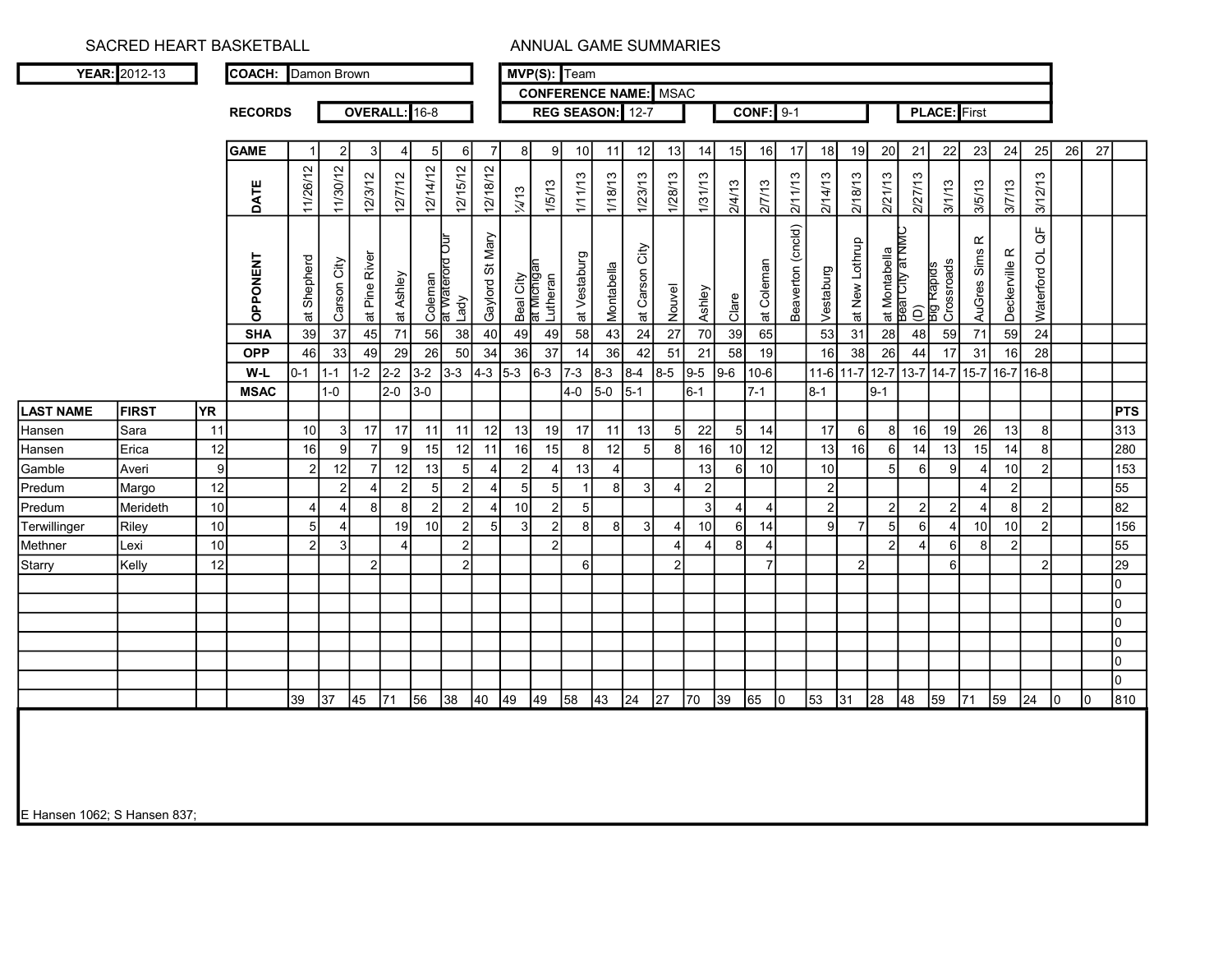|                                                           | YEAR: 2011-12 |          | COACH: Damon Brown       |                |                |                |                  |                       |                |                |                                  |                 | MVP(S): Team                               |                  |                |                                            |            |                |                  |                |                |                     |                      |                 |                     |    |    |    |    |    |                |
|-----------------------------------------------------------|---------------|----------|--------------------------|----------------|----------------|----------------|------------------|-----------------------|----------------|----------------|----------------------------------|-----------------|--------------------------------------------|------------------|----------------|--------------------------------------------|------------|----------------|------------------|----------------|----------------|---------------------|----------------------|-----------------|---------------------|----|----|----|----|----|----------------|
|                                                           |               |          |                          |                |                |                |                  |                       |                |                |                                  |                 |                                            |                  |                | <b>CONFERENCE NAME:</b> Mid State Athletic |            |                |                  |                |                |                     |                      |                 |                     |    |    |    |    |    |                |
|                                                           |               |          | <b>RECORDS</b>           |                |                |                | OVERALL: 18-4    |                       |                |                |                                  |                 | REG SEASON: 17-3                           |                  |                |                                            |            |                | <b>CONF: 8-0</b> |                |                |                     |                      |                 | <b>PLACE:</b> First |    |    |    |    |    |                |
|                                                           |               |          | <b>GAME</b>              |                | $\overline{2}$ | 3              | 4                | 5                     | $6 \mid$       | $\overline{7}$ | 8 <sup>1</sup>                   | 9 <sub>l</sub>  | 10 <sup>1</sup>                            | 11               | 12             | 13                                         | 14         | 15             | 16               | 17             | 18             | 19                  | 20                   | 21              | 22                  | 23 | 24 | 25 | 26 | 27 |                |
|                                                           |               |          | DATE                     | 11/29/11       | 12/2/11        | 12/6/11        | 12/9/11          | 12/15/11              | 12/20/11       | 12/30/11       | 1/7/12                           | 1/12/12         | 1/14/12                                    | 1/20/12          | 1/26/12        | 1/30/12                                    | 2/2/12     | 2/6/12         | 2/13/12          | 2/17/12        | 218/12         | 2/20/12             | 2/23/12              | 2/27/12         | 2/29/12             |    |    |    |    |    |                |
|                                                           |               |          | <b>OPPONENT</b>          | Saranac        | Ashley         | Pine River     | Coleman          | Montabella            | Beal City      | Waterford OL   | Michigan Lutheran                |                 | D)<br>Vestaburg<br>Cedarville i<br>Gaylord | Ashley           | Coleman        | Saginaw Nouvel                             | Montabella |                | Beaverton        | Vestaburg      | Shepherd       | New Lothrup         | Gaylord St Mary      | Fowler (D)      | Port St Pat (D)     |    |    |    |    |    |                |
|                                                           |               |          |                          |                |                |                |                  |                       |                | 45             |                                  | 51              |                                            |                  | 55             |                                            | 33         | Clare          |                  |                |                |                     |                      |                 |                     |    |    |    |    |    |                |
|                                                           |               |          | <b>SHA</b><br><b>OPP</b> | 56<br>25       | 65<br>21       | 47<br>36       | 62<br>11         | 50<br>38              | 45<br>27       | 36             | 40<br>25                         | 30              | 69<br>34                                   | 72<br>14         | 8              | 32<br>47                                   | 29         | 45<br>41       | 52<br>45         | 43<br>22       | 33<br>42       | 40<br>46            | 53<br>46             | 50<br>24        | 29<br>41            |    |    |    |    |    |                |
|                                                           |               |          | W-L                      | $1-0$          | $2-0$          | $3-0$          | $4-0$            | $5-0$                 | $6-0$          | $7-0$          | $8-0$                            | $9-0$           |                                            | $10-0$ 11-0      | $12-0$         | $12 - 1$                                   | $13-1$     | $14-1$ 15-1    |                  | 16-1           |                | 16-2 16-3           | $ 17-3 $             | $18-3$ 18-4     |                     |    |    |    |    |    |                |
|                                                           |               |          | <b>MSAC</b>              |                | $1-0$          |                | $2-0$            | $3-0$                 |                |                |                                  | $4-0$           |                                            | $5-0$            | $6-0$          |                                            | $7-0$      |                |                  | 8-0            |                |                     |                      |                 |                     |    |    |    |    |    |                |
| <b>LAST NAME</b>                                          | <b>FIRST</b>  | YR.      |                          |                |                |                |                  |                       |                |                |                                  |                 |                                            |                  |                |                                            |            |                |                  |                |                |                     |                      |                 |                     |    |    |    |    |    | PTS            |
| Hansen                                                    | Sara          | 10       |                          | 20             | 20             | 8 <sup>1</sup> | 16               | 13                    | 19             | 19             | 12                               | 15              | 16                                         | 20               | 18             | $\overline{7}$                             | 16         | 12             | 11               | 12             | 17             | 81                  | 18                   | 12              | 13                  |    |    |    |    |    | 322            |
| Predum                                                    | Margo         | 11       |                          | 5              | $\mathfrak{p}$ | $\mathfrak{p}$ | $6 \overline{6}$ | 5                     | $\overline{2}$ |                | $\overline{4}$<br>$\overline{2}$ | 5               | 8<br>14                                    | $\overline{2}$   | 5              | $\overline{2}$                             | 2          | $\overline{4}$ |                  | $\overline{3}$ | $\overline{2}$ |                     | 3                    |                 | $\overline{2}$      |    |    |    |    |    | 64             |
|                                                           |               |          |                          |                |                |                | 6                | $\overline{4}$        | $6 \mid$       | 8              |                                  | 5 <sub>5</sub>  |                                            | 6                | 8              | $\sqrt{2}$                                 | $\vert$    | 6              | 11               | 3              | 6              | $\overline{7}$      | $\,6\,$              | $5\overline{)}$ | $\overline{3}$      |    |    |    |    |    | 141            |
|                                                           | Kelly         | 12       |                          | $\,6\,$        | 12             | 11             |                  |                       |                |                |                                  |                 |                                            |                  |                |                                            |            |                |                  |                |                |                     |                      |                 |                     |    |    |    |    |    |                |
|                                                           | Tara          | 12       |                          | $\overline{4}$ | 3 <sup>1</sup> | 8 <sup>1</sup> | $\overline{9}$   | 10                    | $\overline{7}$ | 2              | $\mathsf{g}$                     | $6 \mid$        | $6 \mid$                                   | $\overline{3}$   | 13             | $\mathbf{3}$                               |            | 6 <sup>1</sup> | $\overline{4}$   | $\overline{2}$ | $\overline{4}$ | 8 <sup>1</sup>      | 5                    | $6\overline{6}$ | $\overline{2}$      |    |    |    |    |    | 121            |
|                                                           | Lauren        | 10       |                          | $\pmb{0}$      | $6 \mid$       |                | $\overline{2}$   | $\overline{2}$        |                |                | 3                                | $\overline{3}$  |                                            | 6                |                |                                            |            |                |                  | $\overline{2}$ |                |                     | 3                    | $6\overline{6}$ |                     |    |    |    |    |    | 33             |
|                                                           | Nicole        | 12       |                          | $\overline{c}$ | $6 \mid$       |                | $\overline{7}$   | $\boldsymbol{\Delta}$ | 5 <sub>5</sub> |                | $\overline{4}$                   | $\mathbf{2}$    | $\overline{2}$                             | $6 \overline{6}$ |                |                                            |            | 3 <sup>1</sup> | $\overline{4}$   | 3              |                |                     | $\overline{2}$       | $\mathbf{3}$    |                     |    |    |    |    |    | 53             |
|                                                           | Kaylee        | 12       |                          | $\mathbf 0$    |                |                |                  |                       |                |                |                                  |                 |                                            | -6               | $\overline{2}$ |                                            |            | $\overline{3}$ |                  |                |                |                     |                      |                 |                     |    |    |    |    |    | 11             |
| Jaksa<br>Throop<br>Sabuda<br>Ganong<br>Fermoyle<br>Hansen | Erica         | 11<br> 9 |                          | 19             | 16             | 18             | 16               | 12                    | $6 \mid$       | 16             | $6 \mid$                         | 15 <sub>l</sub> | 23                                         | 21               | 11             | 16<br>$\overline{2}$                       | 10         | 11             | 22               | 16             | $\vert$        | 14<br>$\mathcal{R}$ | 14<br>$\overline{2}$ | 18              | $\overline{7}$      |    |    |    |    |    | 311            |
|                                                           | Maredith      |          |                          |                |                |                |                  |                       |                |                |                                  |                 |                                            |                  |                |                                            |            |                |                  | $\overline{2}$ |                |                     |                      |                 | 2                   |    |    |    |    |    | 13<br>l0       |
|                                                           |               |          |                          |                |                |                |                  |                       |                |                |                                  |                 |                                            |                  |                |                                            |            |                |                  |                |                |                     |                      |                 |                     |    |    |    |    |    | l0             |
| Predum                                                    |               |          |                          |                |                |                |                  |                       |                |                |                                  |                 |                                            |                  |                |                                            |            |                |                  |                |                |                     |                      |                 |                     |    |    |    |    |    | $\overline{0}$ |
|                                                           |               |          |                          |                |                |                |                  |                       |                |                |                                  |                 |                                            |                  |                |                                            |            |                |                  |                |                |                     |                      |                 |                     |    |    |    |    |    | l0             |
|                                                           |               |          |                          |                |                |                |                  |                       |                |                |                                  |                 |                                            |                  |                |                                            |            |                |                  |                |                |                     |                      |                 |                     |    |    |    |    |    | lo             |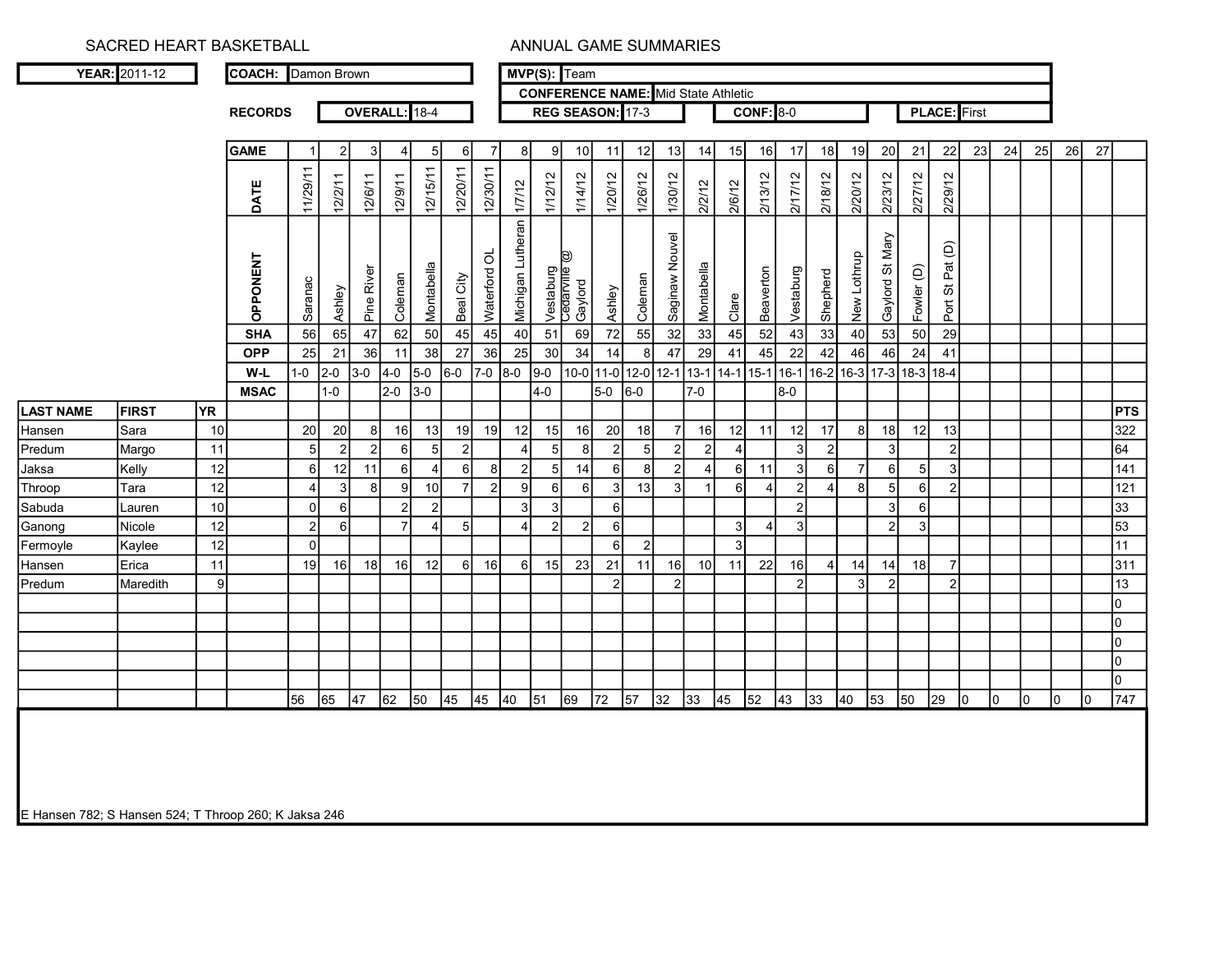|                                         | YEAR: 2010-11 |                 | COACH: Damon Brown |                |                          |                |                       |                |                |                 |                |                  |                  |                  | <b>CONFERENCE NAME:</b> Mid State Athletic |                  |                |                |                     |                       |                |                |                 |                          |                |    |    |    |    |    |                |
|-----------------------------------------|---------------|-----------------|--------------------|----------------|--------------------------|----------------|-----------------------|----------------|----------------|-----------------|----------------|------------------|------------------|------------------|--------------------------------------------|------------------|----------------|----------------|---------------------|-----------------------|----------------|----------------|-----------------|--------------------------|----------------|----|----|----|----|----|----------------|
|                                         |               |                 | <b>RECORDS</b>     |                |                          | OVERALL: 15-7  |                       |                |                |                 |                |                  |                  | REG SEASON: 14-6 |                                            |                  |                |                | <b>CONF: 8-0</b>    |                       |                |                |                 |                          | PLACE: first   |    |    |    |    |    |                |
|                                         |               |                 |                    |                |                          |                |                       |                |                |                 |                |                  |                  |                  |                                            |                  |                |                |                     |                       |                |                |                 |                          |                |    |    |    |    |    |                |
|                                         |               |                 | <b>GAME</b>        | $\overline{1}$ | $\overline{2}$           | $\overline{3}$ | $\boldsymbol{\Delta}$ | 5              | $6 \mid$       | $\overline{7}$  | 8 <sup>1</sup> | 9l               | 10 <sup>1</sup>  | 11               | 12                                         | 13               | 14             | 15             | 16                  | 17 <sup>1</sup>       | 18             | 19             | 20              | 21                       | 22             | 23 | 24 | 25 | 26 | 27 |                |
|                                         |               |                 | DATE               | 11/30/10       | 12/3/10                  | 12/7/10        | 12/9/10               | 12/17/10       | 12/21'10       | 12/29/10        | 1/4/11         | 1/6/11           | 1/8/11           | 1/14/11          | 1/15/11                                    | 1/20/11          | 1/28/11        | 1/31/11        | 2/14/11             | 2/17/11               | 2/23/11        | 2/19/11        | 2/24/11         | 3/2/11                   | 3/4/11         |    |    |    |    |    |                |
|                                         |               |                 | OPPONENT           | Saranac        | Ashley                   | Pine River     | Coleman               | Montabella     | Beal City      | Wat Our Lady    | Clare          | Mason Co Central | TC St Francis    | Vestaburg        | Gayl<br>Cedarville@                        | Ashely           | Coleman        | Saginaw Nouvel | BC All Saints       | Vestaburg             | Montabella     | Shepherd       | Gaylord St Mary | Ashley (D)               | Fowler (D)     |    |    |    |    |    |                |
|                                         |               |                 | <b>SHA</b>         | 41             | 68                       | 43             | 57                    | 51             | 57             | 29              | 28             | 46               | 37               | 47               | 60                                         | 63               | 56             | 32             | 50                  | 58                    | 54             | 36             | 35              | 61                       | 46             |    |    |    |    |    |                |
|                                         |               |                 | <b>OPP</b>         | 26             | 19                       | 53             | 11                    | 30             | 32             | 50              | 38             | 33               | 38               | 31               | 41                                         | 22               | 23             | 38             | 22                  | 29                    | 38             | 31             | 37              | 30                       | 48             |    |    |    |    |    |                |
|                                         |               |                 | W-L                | $1 - 0$        | 2-0                      | $2 - 1$        | 13-1                  | $4 - 1$        | $5-1$          |                 | $5-2$ 5-3 6-3  |                  | $6 - 4$          | $7 - 4$          | $8 - 4$                                    | $9-4$            | $10 - 4$       |                | 10-5 11-5 12-5 14-5 |                       |                |                |                 | 13-5 14-6 15-6 15-7      |                |    |    |    |    |    |                |
|                                         |               |                 | <b>MSAC</b>        |                | $1-0$                    |                | $2-0$                 | $3-0$          |                |                 |                |                  |                  | $4-0$            | $5-0$                                      | $6-0$            | 7-0            |                |                     | 8-0                   | 8-0            |                |                 |                          |                |    |    |    |    |    |                |
| <b>LAST NAME</b>                        | <b>FIRST</b>  | YR.             |                    |                |                          |                |                       |                |                |                 |                |                  |                  |                  |                                            |                  |                |                |                     |                       |                |                |                 |                          |                |    |    |    |    |    | <b>PTS</b>     |
| Hansen                                  | ISara         | $\overline{9}$  |                    | $\overline{1}$ | 16                       | 9l             | 15                    | 9              | $\overline{7}$ | $\overline{7}$  | 5 <sup>1</sup> | 10 <sup>1</sup>  | 3 <sup>1</sup>   | 16               | 10                                         | 12               | 15             | 9              | 13                  | 9                     | $\overline{7}$ | 9 <sup>1</sup> |                 | 10                       | 6              |    |    |    |    |    | 202            |
| Kirby                                   | Hayley        | 12              |                    |                |                          |                |                       |                |                | $6\phantom{1}6$ | $\overline{2}$ |                  |                  | $\overline{4}$   | 2                                          |                  | $\overline{1}$ |                |                     | $\mathbf{3}$          |                |                |                 | $\boldsymbol{\varDelta}$ |                |    |    |    |    |    | 22             |
| Jaksa                                   | Kelly         | 11              |                    |                | $\overline{\mathcal{A}}$ |                | $\overline{2}$        |                | $\overline{7}$ |                 | $\overline{2}$ | $\mathbf{3}$     | $\overline{3}$   |                  |                                            | 3                | $\overline{2}$ |                | $\overline{4}$      | $\overline{2}$        | $\overline{4}$ |                |                 | $6 \mid$                 |                |    |    |    |    |    | 43             |
| Throop                                  | Tara          | 11              |                    | 5              | 8 <sup>1</sup>           | 11             |                       | 6              | $\vert$        |                 | 9              | 11               | 6                | $\overline{7}$   | 17                                         | $\mathcal{P}$    | $\overline{4}$ | $\overline{4}$ | $\overline{7}$      | $\overline{7}$        | $\overline{7}$ | 8 <sup>1</sup> | 10              | $\vert$ 2                | $\overline{4}$ |    |    |    |    |    | 139            |
| Wagner                                  | Julia         | 12              |                    | $\overline{7}$ | 11                       | 5              | <sup>6</sup>          | 11             | $6 \mid$       |                 | $\overline{7}$ | 8 <sup>1</sup>   | $6 \overline{6}$ | $\overline{2}$   | 12                                         | 16               | 10             | $\overline{1}$ | $\overline{2}$      | 8                     | 13             | 5 <sub>l</sub> |                 | 10                       | 5              |    |    |    |    |    | 158            |
| Evans                                   | Jackie        | 12              |                    | 5              | 10                       |                | 5                     | $\overline{2}$ | $\overline{4}$ |                 |                |                  | $6 \mid$         | $\mathbf{3}$     | 4                                          | $6 \overline{6}$ | 10             | 10             | 6                   | $\boldsymbol{\Delta}$ |                | $\overline{2}$ |                 | 6                        | $\sqrt{5}$     |    |    |    |    |    | 92             |
| Ganong                                  | Nicole        | 11              |                    |                | $\overline{2}$           |                | $6 \mid$              |                | $\overline{2}$ |                 |                | $\overline{2}$   |                  | $\overline{2}$   | 2 <sup>1</sup>                             | 2                | $\vert$ 2      |                |                     |                       |                |                |                 | $\overline{2}$           |                |    |    |    |    |    | 22             |
|                                         | <b>E</b> rica | 10 <sup>1</sup> |                    | 12             | 11                       | 9              | 15 <sup>1</sup>       | 14             | 21             | 14              | $\overline{3}$ | 12               | 13               | 13               | 13                                         | 22               | 12             | 8              | 13                  | 11                    | 18             | 9 <sub>l</sub> |                 | 11                       | 20             |    |    |    |    |    | 278            |
|                                         |               |                 |                    |                |                          |                |                       |                |                |                 |                |                  |                  |                  |                                            |                  |                |                | 5                   | 12                    | $\overline{5}$ | 3 <sup>1</sup> | 5 <sup>1</sup>  | 10                       | 6              |    |    |    |    |    | 95             |
|                                         | Elizabeth     | 12              |                    | 11             | 6                        | 9I             | 8                     | 9              | $6 \mid$       |                 |                |                  |                  |                  |                                            |                  |                |                |                     |                       |                |                |                 |                          |                |    |    |    |    |    |                |
|                                         | Margo         | 10              |                    |                |                          |                |                       |                |                | $\overline{2}$  |                |                  |                  |                  |                                            |                  |                |                |                     | $\overline{2}$        |                |                |                 |                          |                |    |    |    |    |    | 4              |
|                                         | Andrea        | 12              |                    |                |                          |                |                       |                |                |                 |                |                  |                  |                  |                                            |                  |                |                |                     |                       |                |                |                 |                          |                |    |    |    |    |    | $\overline{0}$ |
|                                         |               |                 |                    |                |                          |                |                       |                |                |                 |                |                  |                  |                  |                                            |                  |                |                |                     |                       |                |                |                 |                          |                |    |    |    |    |    | $\mathbf{0}$   |
|                                         |               |                 |                    |                |                          |                |                       |                |                |                 |                |                  |                  |                  |                                            |                  |                |                |                     |                       | post           |                |                 |                          | OT             |    |    |    |    |    | $\mathbf{0}$   |
|                                         |               |                 |                    |                |                          |                |                       |                |                |                 |                |                  |                  |                  |                                            |                  |                |                |                     |                       | <b>poned</b>   |                |                 |                          |                |    |    |    |    |    | $\Omega$       |
|                                         |               |                 |                    |                |                          |                |                       |                |                |                 |                |                  |                  |                  |                                            |                  |                |                |                     |                       |                |                |                 |                          |                |    |    |    |    |    | $\Omega$       |
|                                         |               |                 |                    |                |                          |                |                       |                |                |                 |                |                  |                  |                  |                                            |                  |                |                |                     |                       |                |                |                 |                          |                |    |    |    |    |    | $\Omega$       |
| Hansen<br>Hunter<br>Predum<br>Guytingco |               |                 |                    |                |                          |                |                       |                |                |                 |                |                  |                  |                  |                                            |                  |                |                |                     |                       |                |                |                 |                          |                |    |    |    |    |    | $\Omega$       |

Wagner:601; Hunter 390; E. Hansen: 471